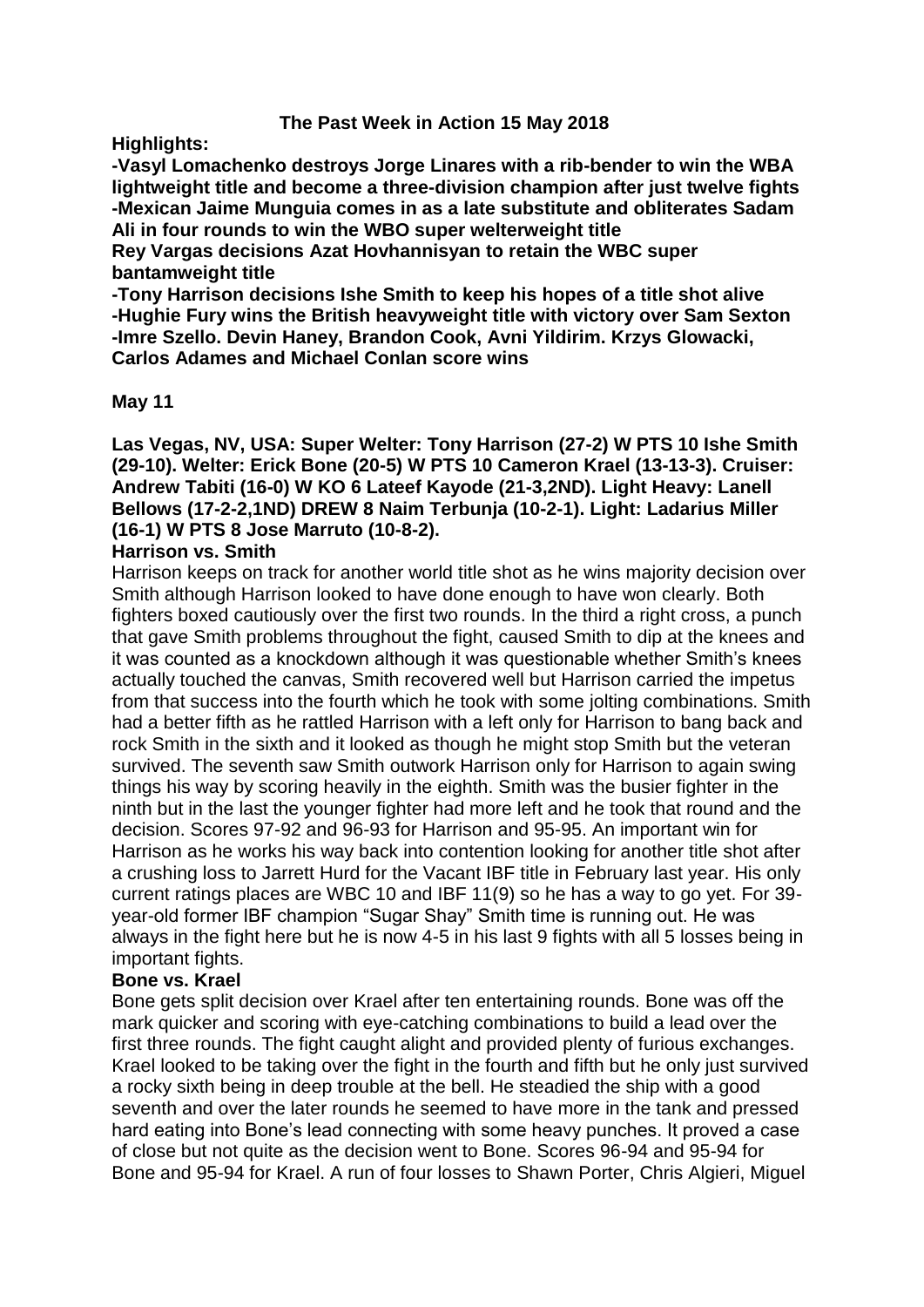Vazquez and Eddie Ramirez saw Bone return home to Ecuador where he scored three wins over very ordinary opposition before return to the US for this fight. After a run of five losses Krael was 5-0-1 in his last six fights.

# **Tabiti vs. Kayode**

Tabiti wins an ugly fight with kayo of Kayode. The styles did not mesh well and there was too much clinching and wrestling as Tabiti wanted to keep working at a distance and Kayode wanted to get inside, Tabiti looked to have the edge but the finish was sudden. Tabiti had backed Kayode to the ropes and as they worked inside he clobbered Kayode with a booming uppercut that dropped Kayode to his knees and he was counted out. Tabiti, the 28-year-old Chicago "Beast" makes it 13 wins by KO/TKO. With wins over the 17-0 Keith Tapia and former champion Steve Cunningham he is stealthily creeping in under the radar and is already the WBC No 4. He missed out on the big prizes as an amateur getting a silver at the US Championships and a bronze at the National Golden Gloves. Losses to Mike Hunter and Joseph Williams at the US Olympic Trials ended his hopes of an appearance at the London Olympics. US-based Nigerian Kayode, 35, drew with Antonio Tarver and was stopped inside a round by Luis Ortiz with both verdict changed to No Decision when Tarver and Ortiz tested positive for a banned substance. He was stopped in eight rounds by Denis Lebedev for the WBA title in 2015 and his chance has passed him by.

# **Bellows vs. Terbunja**

Unfortunate ending to a good even match. It was close all the way with Terbunja just having a slight edge. In the fifth a clash of heads saw Bellows cut. The cut worsened over the sixth and seven due to punches and after one minute of the eighth and last round the fight was halted as the cut was too severe for Bellows to continue. The scorecards at the stoppage read 76-76 twice and 77-75 for Terbunja so a technical majority draw.Disappointing outcome for 34-year-old Kosovon-born Swede Terbunja as he was re-launching his career after 17 months of inactivity. He was an outstanding amateur being a seven-time Swedish champion who won a gold at the US National Golden Gloves beating J'Leon Love and Luis Arias in the tournament. Bellows 32 fighting in his home city was 11-1,1ND in his previous 12 fights.

# **Miller vs. Marruto**

Southpaw Miller continues to progress with a unanimous decision over Mexican Marruto. Scores 79-71, 78-72 and 77-74 for Miller. Miller made a good start taking the first and then flooring Marruto in the second. From there Marruto showed he was not about to crumble and although a clear winner Miller had a fight on his hands to the final bell. Scores 79-71, 78-72 and 77-74 for Miller. The 24-year-old from Memphis has won his last seven fights including victories over Jamal Herring and Carlos Padilla. Phoenix-based Marruto has lost his last three fights.

# **Philadelphia, PA, USA: Light: Devin Haney (19-0) W RTD 9 Mason Menard (33- 3). Super Bantam: Joshua Greer (17-1-1) W TKO 8 Glenn Dezurn (9-2-1). Super Bantam: Adam Lopez (16-2-2) W Arnold Khegai (11-0-1). Light Heavy: Charles Foster (16-0) W PTS 8 Alvin Varmall (15-1-1,1ND).**

# **Haney vs. Menard**

Haney outclasses experienced Menard. The talented young Haney was just too fast of hand and foot for Menard. From the outset Haney was slotting home jabs and firing quick combinations. Menard tried to cut off the ring to work inside but the lateral movement of Haney and that sharp penetrating jab were just too much for Menard to deal with. Haney slowly wound up his attacks adding more combinations into the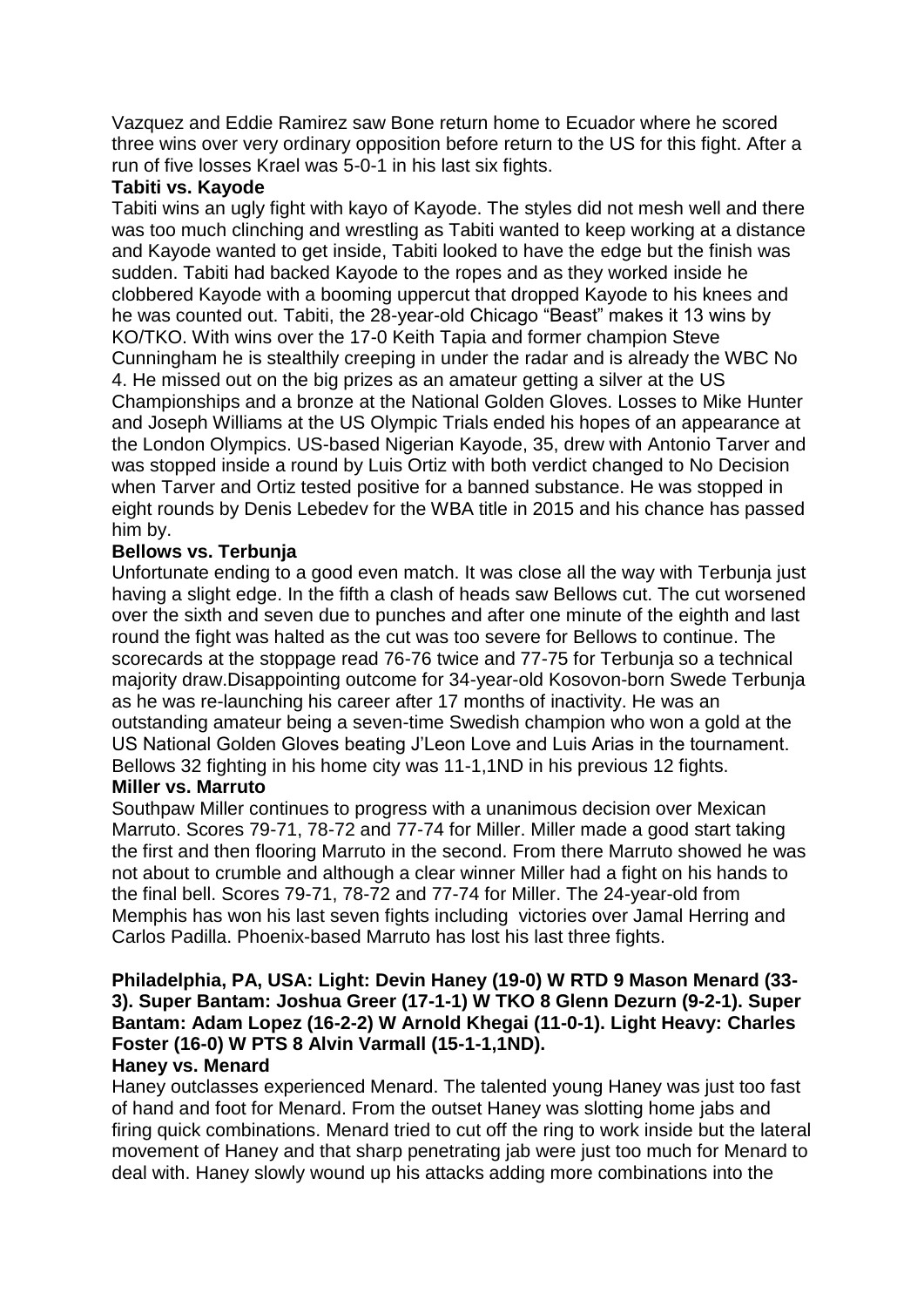exchanges. Menard tried to walk through the punches to get a foothold in the fight but he never came close. As Haney added more power to the mix Menard was having to take some heavy punishment and although he was not in deep trouble he never looked likely to land the big punch he needed and his corner made a sensible decision and pulled him out of the fight at the end of the ninth round. " The Dream" from San Francisco is still only 19. He turned pro at 16 and because of his age he had to go down to Mexico to fight until he was given dispensation to fight in the US. At the age of 17 in his first fight in the US he appeared on the undercard of Manny Pacquiao vs. Tim Bradley III at the MGM. He is trained by former world champion Mike McCallum and must be considered one of the best prospects in boxing right now. Menard, 29, had a breakthrough year in 2016 when he knocked out both 21-0 Eudy Bernardo and 19-2 Bahodir Mamadjonov but the year ended badly when he was knocked out in seven rounds by Ray Beltran in December with Beltran going on to win the WBO title three fights later.

#### **Greer vs. Dezurn**

Greer punches too hard for Dezurn. After a close first round Greer rocked Dezurn late in the second with a right. Dezurn recovered from that and from another right in the third. He fought back to just edge the fourth only to be shaken again in the fifth. Dezurn continued to be competitive and rebounded with a strong seventh to keep himself in the fight. It proved a vain effort for in the eighth a big right from Greer literally stopped Dezurn in his tracks and sent him face down on the canvas. Somehow he made it to his feet and convinced the referee he was able to continue but the follow-up attack from Greer had him in trouble and the referee stopped the fight. Chicago's Greer continues his impressive run. He has now won 14 in a row and ended six of his last seven fights by KO/TKO. Dezurn falls to 0-2-1 in his last three fights.

#### **Khegai vs. Lopez**

Ukrainian Khegai wins in his first fight in the US as he takes unanimous verdict over the more experienced Lopez. The opening round looked about even but Khegai stunned Lopez with a perfectly timed counter late in the second. Lopez was taking the fight to Khegai but after that early success with a counter the Ukrainian had found a winning strategy and it was his counter punching that gave him the edge. Things got a little rough inside in some rounds and Khegai lost a point in the sixth for a punch to the back of the head. Khegai tired a bit over the sixth and seventh but produced another hard accurate right in the last to put the seal on his victory. Scores 77-74 twice and 78-73 for Khegai. He moves to seven wins in a row. He had about 30 Muay Thai fights and won versions of the World and European titles before moving over the boxing. This is his first fight outside Russia. Texan Lopez, 27, won his first 15 fights but is now 1-3-2 in his last six but the other two losses were to the now WBA super bantam champion Daniel Roman and to Jorge Diaz.

### **Foster vs. Varmall**

Foster comes out on top in the contest between two unbeaten boxers. Foster had the better skill set with Varmall being the aggressor, pressing hard but not always being tidy or accurate in his work. With his longer reach Foster managed to box on the outside but Varmall, the harder puncher, kept it close. From the fifth Foster had worked out what he needed to do and from there he bossed the fight. He outboxed and outworked Varmall and constantly caught Varmall with counters. Varmall tried desperately to find a winning punch in the last but left himself open and Foster eased his way to victory. Scores 79-73, 78-74 and 77-75 for Foster. Two useful wins in a row for the 27-year-old from New Haven who was coming off a victory over 19-3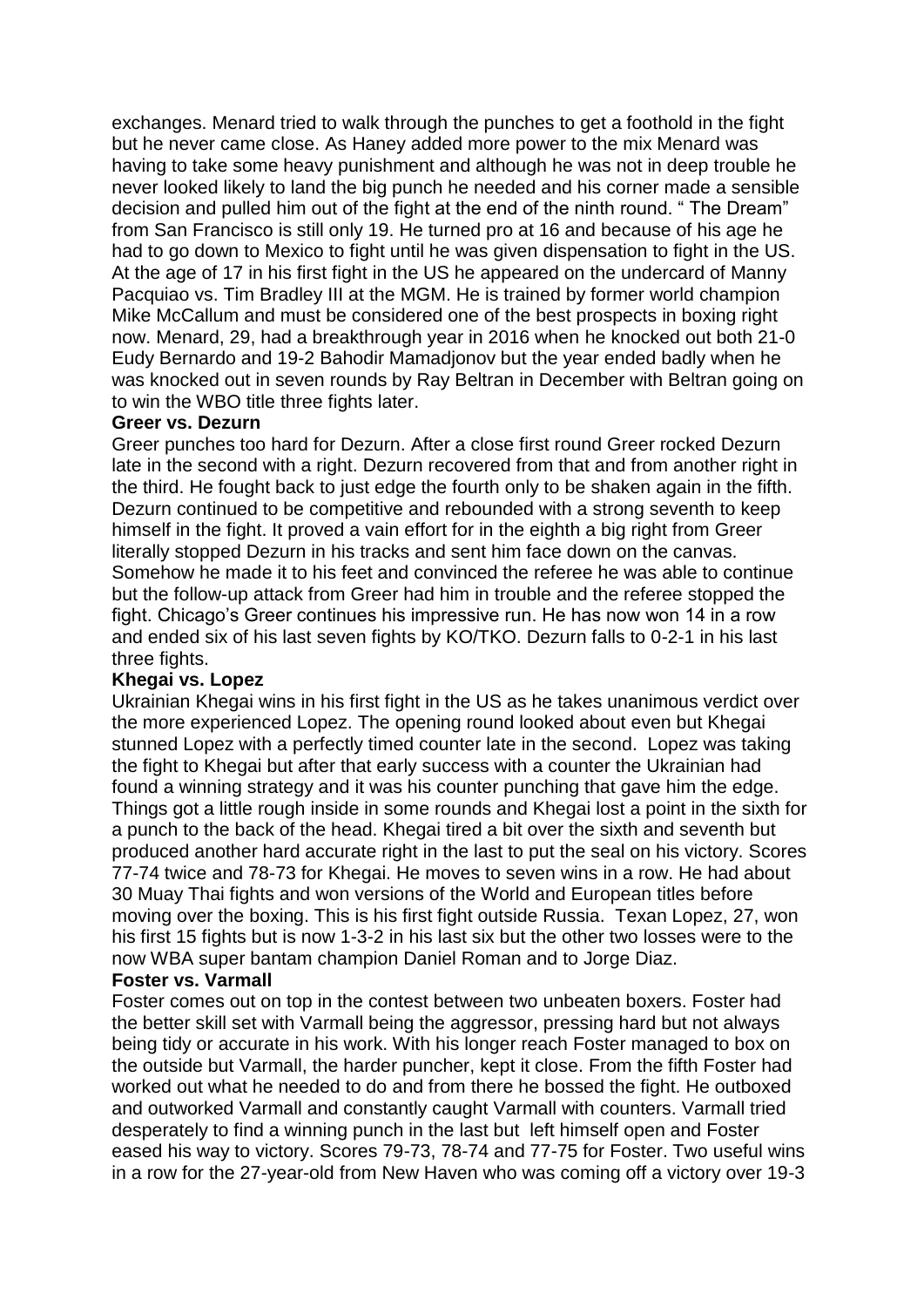Justin Thomas in February. "Iron Majik" Varmall from Louisiana had won 5 of his last 7 fights inside two rounds but was well beaten here.

**Philadelphia, PA, USA: Super Light: Mykal Fox (18-0) W PTS 8 Anthony Mercado (11-4).** "The Professor" adds another wins as Fox scores unanimous decision over Puerto Rican Mercado. Scores 79-73 twice and 78-74. The 6'3 ½" (192cm) Fox is going to be a difficult opponent for any super light and at 22 could yet finish up a couple of divisions higher. If there is a weakness it is in his lack of punch power with just four wins by KO/TKO. Mercado, 23, at 5'11" (180cm) is also tall for the weight. This is his third loss in his last four fights.

#### **Ontario, CA, USA: Welter: Roberto Arriaza (17-0) W PTS 10 Juan Ruiz (20-2). Feather: Erick Ituarte (20-1-1) W PTS 8 Carlos Carlson (22-4). Super Feather: Michael Dutchover (9-0) W KO 3 Mike Fowler (6-15) Arriaza vs. Ruiz**

Arriaza gets the win but without the expected fireworks. Last time out the Californianbased Nicaraguan had blown away useful Sammy Valentine in just 20 seconds but Ruiz was a cagier proposition and Arriaza had to box his way to victory. The first half of the fight saw Arriaza stalking but not being able to pin down Ruiz. There were some exchanges but neither fighter landed anything of consequence. Arriaza stepped on the gas in the seventh but Ruiz managed to stay out of trouble and rebounded to have a useful ninth. Arriaza already had the fight won but he finished with a dominant tenth and was a clear winner. Scores 99-91, 98-92 and 97-93 all for Arriaza. A win for Arriaza but his run of three first round finishes on the bounce and nine overall led the crowd to hope for more. Two losses in a row for Venezuelan Ruiz having been stopped in seven rounds by unbeaten Alex Besputin in November. **Ituarte vs. Carlson**

Ituarte extends his winning run with unanimous decision over former WBC title challenger Carson in an exciting contest. Both were looking to dominate and willing to trade punches to try to impose themselves on the fight. The rounds were close with both having good periods but Ituarte built a lead by just getting the better of some furious exchanges from the fourth to the seventh but there was not much in it as they battled to the bell in the eighth. Scores 77-75 twice and 78-74 all for "All American Boy" Ituarte. The 23-year-old from Gomez Palacio, Mexico grew up and is now based in Santa Ana. He is No 12 with the WBO. He has wins over some reasonable level opposition but Carson is his biggest scalp so far. Carlson . a 27 year-old from Tijuana, had put together a run of 22 wins until losing to Shinsuke Yamanaka in seven rounds for the WBC bantam title in March last year but lost an eight round fight to Isaac Zarate in his last fight in July.

# **Dutchover vs. Fowler**

Texan Dutchover uses a focused body attack to halt Fowler. Body punches accounted for two knockdowns scored by Dutchover with the second one ending the fight in the third round. The 20-year-old Dutchover makes it six wins by KO/TKO. He won a number of Regional title and turner pro in 2016 after finishing as runner-up in the 2016 National Golden Gloves . Now six losses by KO/TKO for Fowler.

#### **Buenos Aires, Argentina: Super Middle: Sebastian Papeschi (13-1) W TEC DEC 9 Tomas Reynoso (12-3-1). Super Light: Juan Velasco (20-0) W TKO 2 Jorge Garcia (12-6-1) Papeschi vs. Reynoso**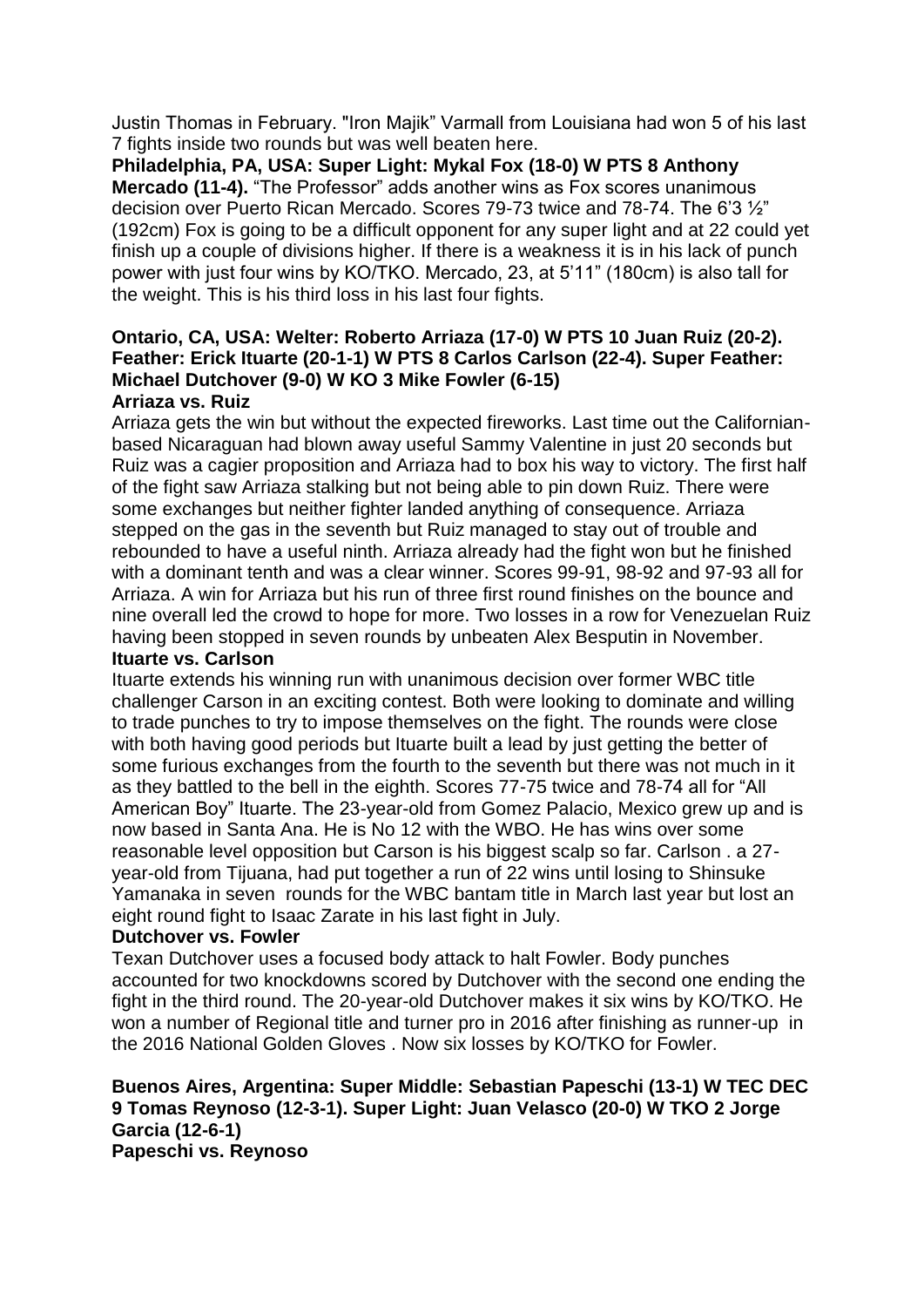A bad night all round for Reynoso as he is floored twice and deducted a point in losing a technical decision and his interim WBC Latino title. Southpaw Papeschi took control early flooring Reynoso with a straight left in the second and later flooring him with a right in the sixth. Reynoso got into the fight by taking the seventh but his was a lost cause after he was docked a point in the eighth for holding. Reynoso was doing some good work in the ninth but Papeschi had been cut over his left eye earlier and survived four inspections by the ringside physician but in the ninth it was ruled that the cut was too bad for the fight to continue and it went to the cards with Papeschi winning on scores of 86-82 twice and 87-82. The 26-year-old Papeschi, the Argentinian No 4, lost to Reynoso in December when he was disqualified for head butts. Reynoso, the Argentinian No 2 had won 5 of his last 6 fights.

# **Velasco vs. Garcia**

Velasco, a favourite of the local fans gets early win. Velasco landed some jarring punches in the first. Southpaw Garcia came out aggressively in the second taking the fight to Velasco, The local fighter used good footwork to avoid the rushes and then landed two body punches followed by a short left hook to the head that floored Garcia. He made it to his feet but the referee ruled he was in no condition to continue and stopped the fight. The 31-year-old "Pitbull", the Argentinian No 4 moves to twelve wins by KO/TKO. Garcia had won his last three but this is his fifth loss by KO/TKO.

## **Szentes, Hungary: Cruiser: Imre Szello (21-0) W TKO 2 Williams Ocando (18-6). Middle: Renato Egedi (13-1-2) W PTS 8 Giorgi Gujejiani (10-10-2). Super Feather: Zoltan Kovacs (21-5-1) W TKO 3 Achiko Odikadze (18-8-1) Szello vs. Ocando**

Szello has no trouble getting rid of Venezuelan Ocando. "Imo" put Ocando down late in the first with the bell saving Ocando. Szello ended it with another knockdown in the second and the referee stopped the fight. The 34-year-old former top amateur is rated WBO 4/IBF 10(8) making the highest ranked Hungarian fighter but he is nowhere near landing a title bout at this time. Fifth loss by KO/TKO for Ocando.

# **Egedi vs. Gujejiani**

Southpaw Egedi keeps his good form going as he wins every round against Georgian Gujejiani. Egedi dominated the fight with Gujejiani handicapped by a cut over his left eye and never being in the fight. Scores 80-72 from all three judges. The 23-year-old Hungarian champion is 10-0-2 in his last 12 fights. Gujejiani drops to 4 losses in his last 5 fights.

# **Kovacs vs. Odikadze**

Kovacs return with a win. The former undefeated WBO European champion was having his first fight in eleven months but was given an easy ride as he bounced the Georgian teenager Odikadze on the floor four times before the fight was halted in the third round. The 25-year-old "Caramel" is 9-0-1 in his last ten fights. Six losses by KO/TKO for the 18-year-old Odikadze

# **Rome, Italy: Middle: Mirko Geografo (11-1-1) W TKO 6 Domenico Spada (43-7).**

Veteran Spada may have reached the end of the line as he surrenders his Italian title in a controversial manner again the relatively inexperienced Geografo. As usual Spada drove forward from the bell taking the fight to Geografo. The ferocity of his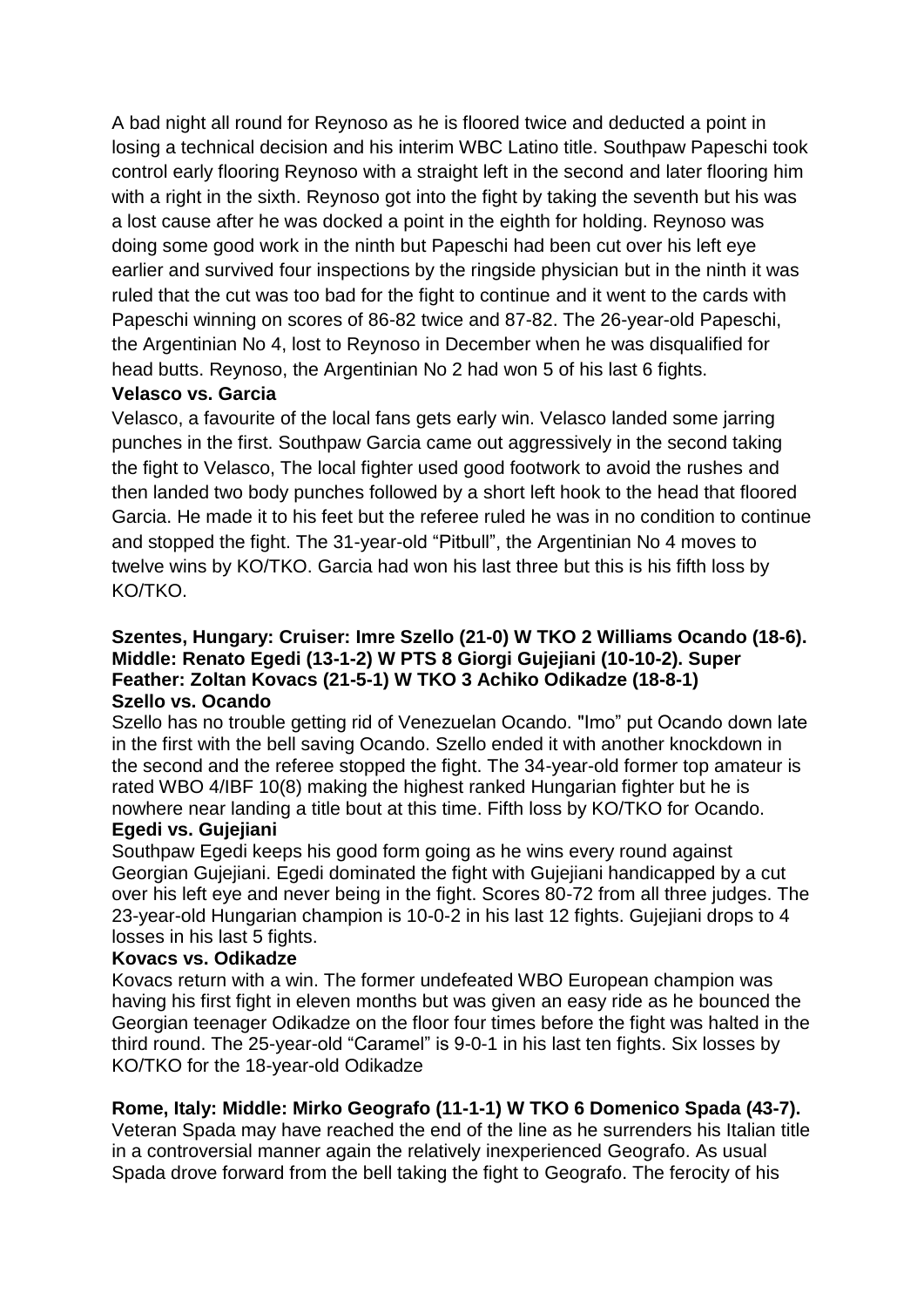attacks had Geografo on the defensive over the first two rounds but he used some good movement and continually switched guards to stem Spada's attacks. Again as usual with Spada the fight was turning ugly but it was Spada who suffered as a punch opened a cut on his left cheekbone. Spada continued to lunge forward in the third and fourth leaving himself open to counters and soon he had a swelling over his left eye. In the fifth just as the referee was about to break the fighters from a clinch Geografo landed a heavy right to the head of Spada who staggered on unsteady legs. There was some confusion as Spada stopped to protest that it was a butt and not a punch but the referee signalled for the fight to continue and Geografo landed a series of hard shots just before the bell. In the sixth Spada attacked desperately but then protested again about Geografo using his head and when his protest was ignored he walked back to his corner indicating he was not going to continue. The 26-year-old new champion had not gone past six rounds before but is now 6-0-1 in his last 7 fights. The 37-year-old "Vulcano" Spada, a former WBC International and WBC Silver champion, lost twice to Sebastian Zbik and also to Marco Rubio shots at the interim WBC title

### **Malaga. Spain: Super Middle: Ronny Landaeta (15-0) W KO 7 Bruno Tavares (12-2-1). Light: Samuel Molina (7-0) W PTS 8 Giuseppe Carafa (9-2-1). Middle: Catalin Paraschiveanu (17-1) W PTS 6 Mamadou Goita (5-8-1). Landaeta vs. Tavares**

Spanish champion Landaeta remains unbeaten and holds on to the IBF International title with kayo of Tavares. Over the early rounds Tavares was able to use his longer reach to make life difficult for Landaeta. By the fourth round Landaeta was cut and having difficulty pinning Tavares down. Landaeta stepped up the pace and Tavares started to tire, In the seventh Landaeta took Tavares to the ropes and landed a heavy right that put Tavares down and out and it was a few minutes before Tavares recovered. The 35-year-old Venezuelan-born Landaeta, a former MMA competitor, has 10 wins by KO/TKO. He will contest the vacant EU title with Italian Valerio Rinaldi on 7 July in Malaga. Tavares, 27, a Swiss-based Portuguese showed some good skills. He had won his last two fights but now has a second loss by KO/TKO.

# **Molina vs. Carafa**

In his first eight round fight local hope Molina marches on as he wins unanimous decision over Italian Carafa. Molina controlled the fight most of the way but had to get through a tricky time in the fourth round. He was back on track in the fifth and boxed his way to victory. Scores 78-72 for Molina from all three judges. Still only 19 he shows promise. Second loss in a row for Carafa

# **Paraschiveanu vs. Goita**

Not an impressive performance from Spanish-based Romanian Paraschiveanu. He had problems with the height and reach of Mali-born Goita and had to settle for a majority decision. Third win for the 27-year-old Italian-based Paraschiveanu since losing his WBC Mediterranean title to Adasat Rodriguez in June last year. Goita is 2- 5-1 in his last 8 fights

# **Oviedo, Spain: Welter: Aitor Nieto (22-5-1) W TKO 2 Jony Vina (7-4). Welter: Jose Del Rio (28-7) W PTS 8 Igor Faniyan (15-15-3). Super Welter: Sergio Garcia (27-0) W PTS 8 Giorgi Kerdikoshvili (10-19-5).**

**Nieto vs. Vina**

Fighting in his home town Nieto wins the vacant Spanish title with stoppage of overmatched Vina. Nieto had too much power for Vina and scored two knockdowns.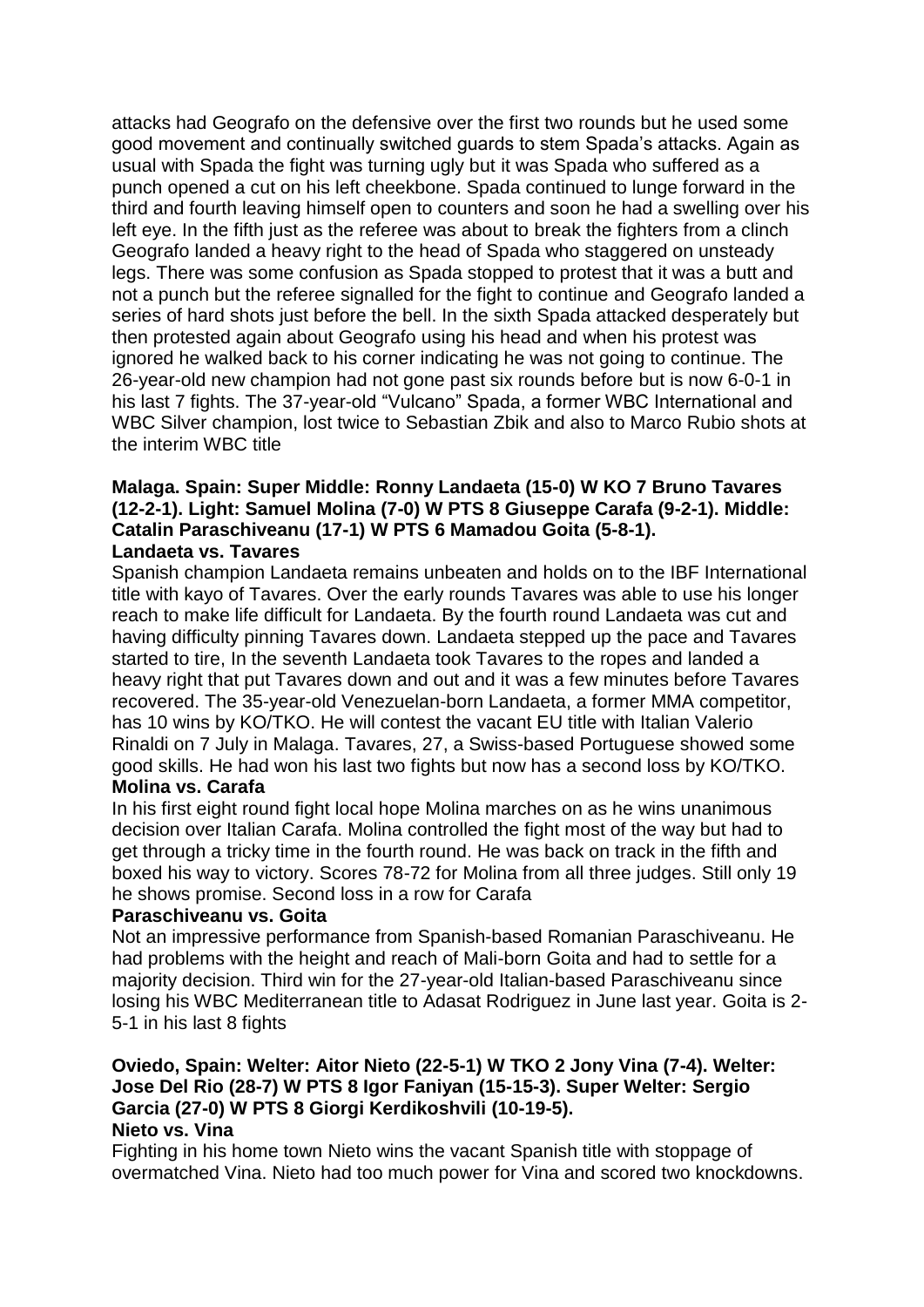Although Vina beat the count on the second knockdown Nieto hammed home head punches that had Vina reeling and the referee stopped the fight just as the towel came in from Vina's corner. The tall 24-year-old Nieto has lost in two shots at the European Union title both against tough opposition but is now looking to set up a domestic clash against Ceferino Rodriguez which will be a big attraction. Second loss by KO/TKO for Vina.

# **Del Rio vs. Faniyan**

This was supposed to be an easy night for Del Rio but in the end the EBU No 11 was given eight tough rounds by Faniyan before getting the unanimous decision. The 32-year-old from Palma, a former Spanish welterweight champion, had an eight bout winning streak snapped when he lost his national title to Kevin Lejarraga in November. This is his second win this year. Armenian Faniyan has now lost six fights in a row with the fights taking place in five different countries.

# **Garcia vs. Kerdikoshvili**

"El Nino" Garcia gets eight rounds of work as he prepares for a challenge for the European title. It was one-way traffic as the tall Garcia was able to use his height and reach to force Georgian Kerdikoshvili on to the back foot. Garcia landed right crosses throughout the fight and Kerdikoshvili soaked up a lot of punishment and did well to last the distance without ever coming near to even sharing a round. The 25 year-old Garcia will have to travel to France to challenge the European champion Zakaria Attou but will be looking to join Kevin Lejarraga, Mark Vidal and Abigail Medina as European champion giving Spain its fourth champion. Kerdikoshvili, who turned pro at 16, has managed to win one fight outside Georgia-but only one.

# **Pathum Thaani, Thailand: Bantam: Saenganan (20-1) W PTS 12 Vikash Dahiya (5-1).Super Fly: Petchbarngborn (43-8-1) W PTS 6 Nirun Baonok (5-14). Saenganan vs. Dahiya**

Teenager Saenganan (Thiranan Matsali) gets back into the winning column with unanimous decision over Indian novice Dahiya. Saenganan's greater experience saw him win this one as after some close early rounds the Thai was stronger over the second half of the fight and he emerged the clear winner. Scores 116-112 twice and 117-111 for Saenganan. The 18-year-old, who turned pro at 13, won his first 19 fights before losing in an upset to journeyman Edison Berwela in January. This victory gets him the vacant WBC Asian Boxing Council title. Dahiya, 25, was having his first fight outside India, was jumping from eighth rounds to twelve and also facing a much higher level of opposition than he has met previously so did well here.

# **Petchbarngborn vs. Baonok**

Petchbarngborn (Karoon Jarupianlerd) gets in some paid sparring as he outpoints poor fellow-Thai Baonok. Petchbarngborn took things easy over the first three rounds but then floored Baonok in the fourth and punishment him mightily in the fifth but Baonok survived and went the distance. After a 4-5-1 start to his career Petchbarngborn improved and he has won 21 of his last 22 fights with the loss being a tenth round kayo defeat against Naoya Inoue for the WBO super fly title in 2016. Nothing to say about Baonok who filled the other corner-someone had to.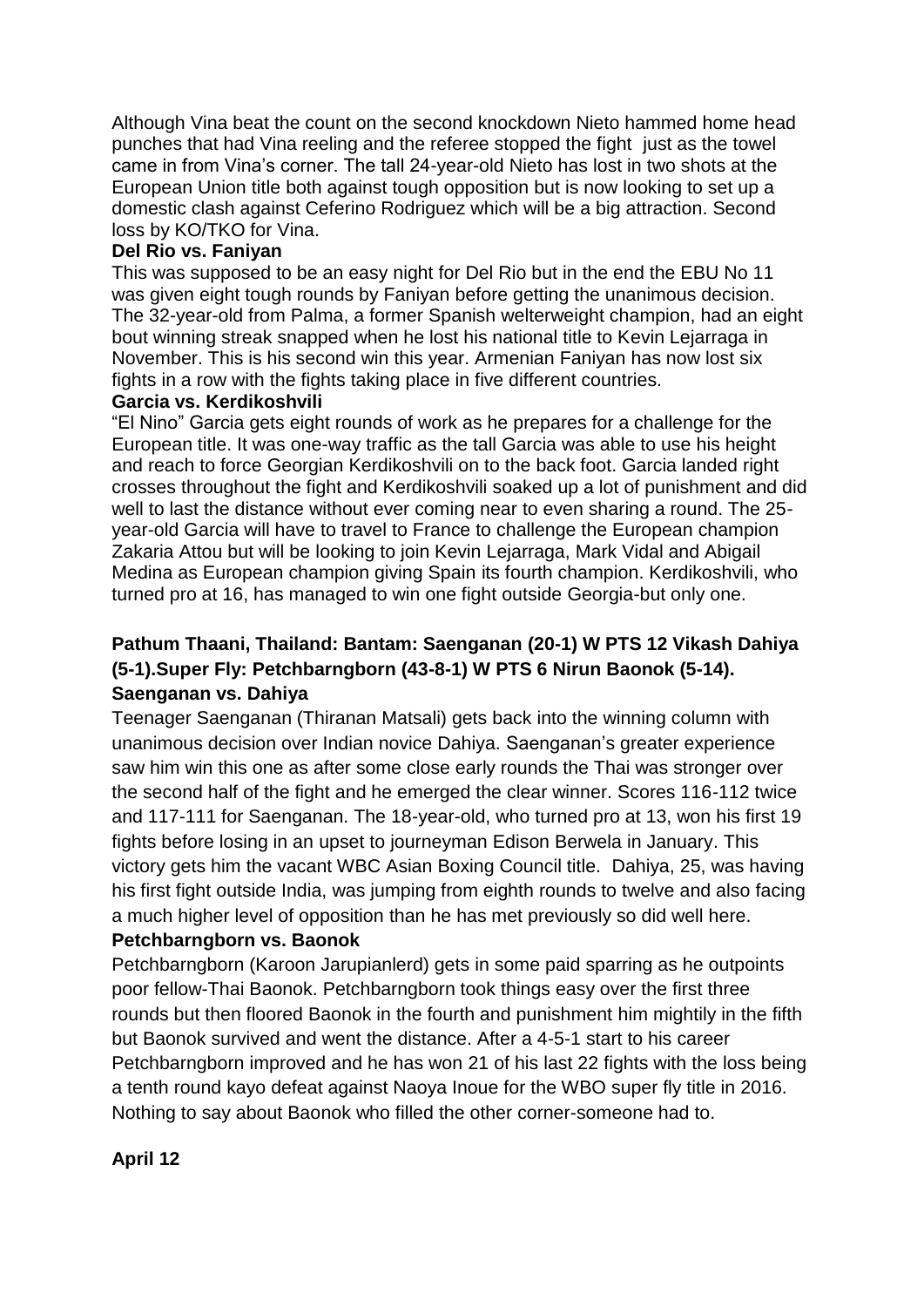# **Lomachenko vs. Linares**

In a fight of the highest quality between two master boxers Lomachenko climbs off the canvas to end the fight with a body punch and become a three-division champion after only twelve fights.

# **Round 1**

Tactical start by both men Lomachenko working his right jab and mostly taking the fight to Linares with the Venezuelan using his longer reach to score with his jab and having a very slight edge.

Score 10-9 Linares

# **Round 2**

The pace quickened in this one as Linares came out aggressively and scored with some long jabs and body punches. Lomachenko ended the round strongly and scored with a couple of class right uppercuts to take the round Score 10-9 Lomachenko 19-19

**Round 3**

A great exhibition of skill from Lomachenko in this one. He took the fight to Linares and was getting past the jab scoring with long lefts to the body and quick hooks moving around changing angles. Apart from a sharp left hook late in the round Linares was totally outboxed.

Score 10-9 Lomachenko 28-29

# **Round 4**

Another brilliant round from Lomachenko. Linares did a bit better but Lomachenko was setting a fast pace outworking Linares firing quick bunches of hooks and digging to the body. Again he kept changing the angle of his attacks and his hand speed was just too quick for Linares.

Score 10-9 Lomachenko 37-39

# **Official Scores: 39-37 Lomachenko , 39-37 Lomachenko, 38-38 Round 5**

Lomachenko continued where he left off in the fourth. His movement, hand speed and accuracy were creating gaps in the defence of Linares. The champion was firing back more and landed some good counters but just before the bell was left befuddled and wildered by a flashing combination from Lomachenko.

Score 10-9 Lomachenko 46-49

# **Round 6**

There was quality punches from both fighters in the sixth. Once again Lomachenko's work rate was higher and he scored with some hard lefts to the body. Linares fired off a rapid combination and landed with hard lefts to the body. Lomachenko was on his way to winning the round when with just 30 seconds left Linares drilled him with a straight right that sent the Ukrainian down on his rump. He was up immediately and did not look badly shaken and he stayed out of trouble to the bell. Score 10-8 Linares 56-57

**Round 7**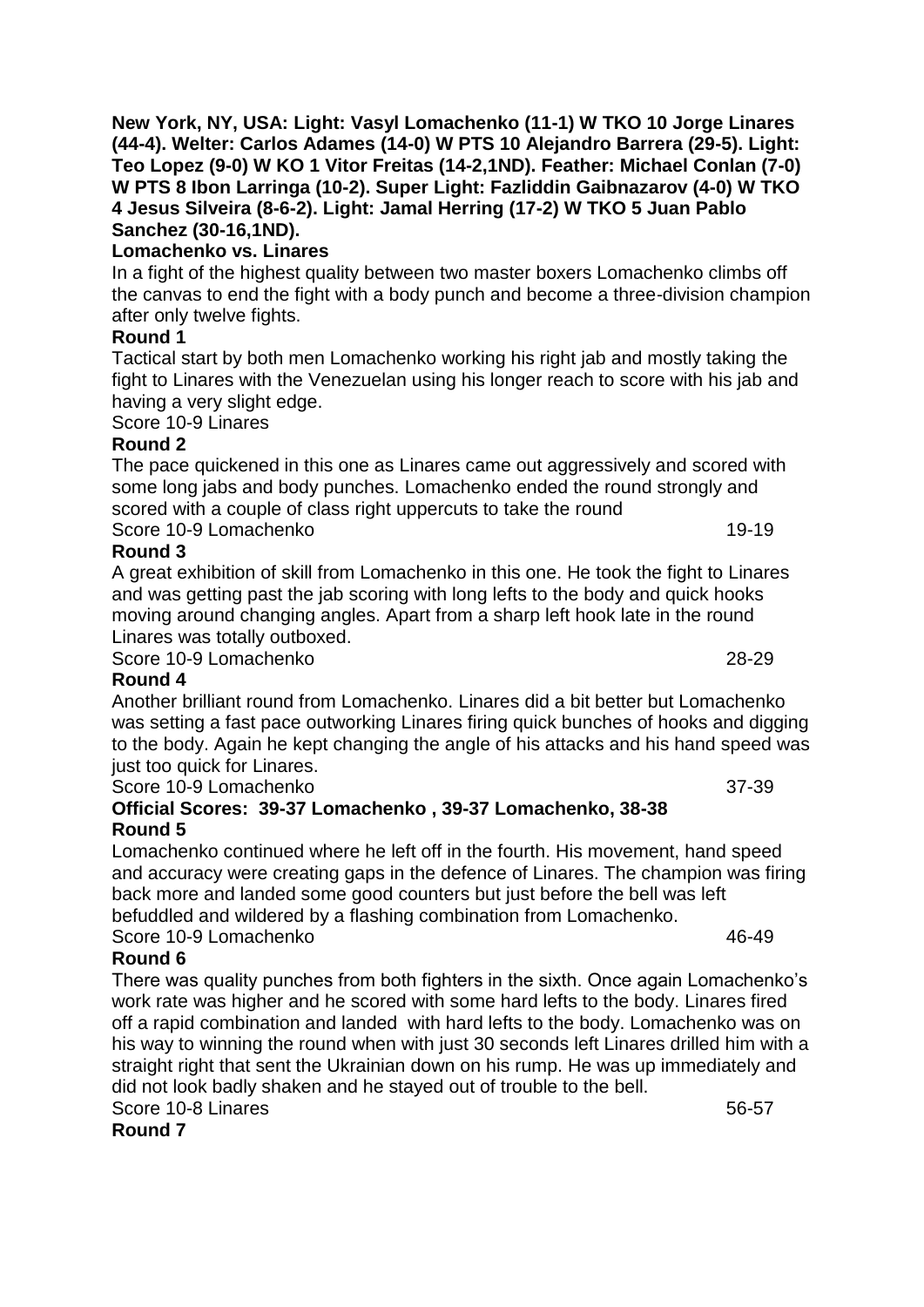With his confidence boosted by the knockdown Linares went on the offensive in this one. He worked the jab well and scored with a couple of flashing combinations. Lomachenko stayed busy but the better punches came from Linares. Score 10-9 Linares 66-66

### **Round 8**

Lomachenko was back on top in the eighth. His speed and movement kept Linares off balance and although he was not loading up with his punches Lomachenko was getting past the jab and landing right jabs and hooks. Linares was constantly looking to get home with that straight right again but had no success although he scored well with his jab and some left hooks to the body.

Score 10-9 Lomachenko 75-76

# **Official Scores: 76-75 Lomachenko, 76-75 Lomachenko, 76-75 Linares Round 9**

This time it was Linares putting on a master class. He was on the front foot for most of the round banging home his jab, switching to body and drawing Lomachenko onto counters. He landed a couple of classy combinations and although Lomachenko worked hard the round belonged to Linares. Score 10-9 Linares **but the second set of the set of the set of the set of the set of the set of the set of the set of the set of the set of the set of the set of the set of the set of the set of the set of the set of the** 

### **Round 10**

Linares had taken three of the last four rounds and things seemed to be turning his way and he came out firing in the tenth and then Lomachenko got into the groove and they stood and exchanged high quality shots. Lomachenko seemed to have Linares hurt and although Linares banged back Lomachenko stood in close and landed left hook to the head , a left uppercut followed by a series of short hooks and then a vicious rib bending left hook to the body that sent Linares back and down. He made it to his feet but could not straighten up and the referee stopped the fight. The 30-year-ol Lomachenko adds the WBA lightweight title to his collection and scores his eighth win in a row by KO/TKO. A remarkable record for a remarkable fighter who has to be the No 1 pound-for-pound fighter today. It is a sign of the quality of Linares that the 32-year-old Venezuelan was neck-and –neck with Lomachenko before that body punch that finished the fight. Not bad for a guy who was being written off in 2012 after being floored and stopped by Sergio Thompson. He rebounded from that set-back with thirteen wins in a row, collecting two world titles and going 7-0 in world title fights. He deserves a return and it could be another classic.

#### **Adames vs. Barrera**

Adames gets his first win under the Top Rank banner with unanimous verdict over Barrera. The Dominican established a lead with a good first round. Barrera scored well early in the second before being rocked by a hard right and a left hook from Adames late in the round. The third was a fairly even round with Barrera working away to the body and Adames landing powerful rights. Adames scored with some eye-catching shots in the fourth but Barrera fired back as they traded just before the bell. The fifth again saw Adames landing heavy rights in a dominant round but Barrera did better in the sixth when Adames needlessly switch to southpaw, Adames pressed hard in the seventh pounding away to the head and body of Barrera who scored with a thudding left as the round ended. The eighth saw Barrera doing the pressing. But he lacked the power to really trouble Adames. Barrera also had a good ninth until a clash of heads opened a cut by Barrera's right eye. Adames ended the stronger dominating the last as he looked for a knockout win. Scores 98-92, 97-93 and 96-94 for Adames. The 24-year-old Dominican already has wins over useful opposition in Ivan Alvarez, Jean Carlos Prada and former IBF champion Carlos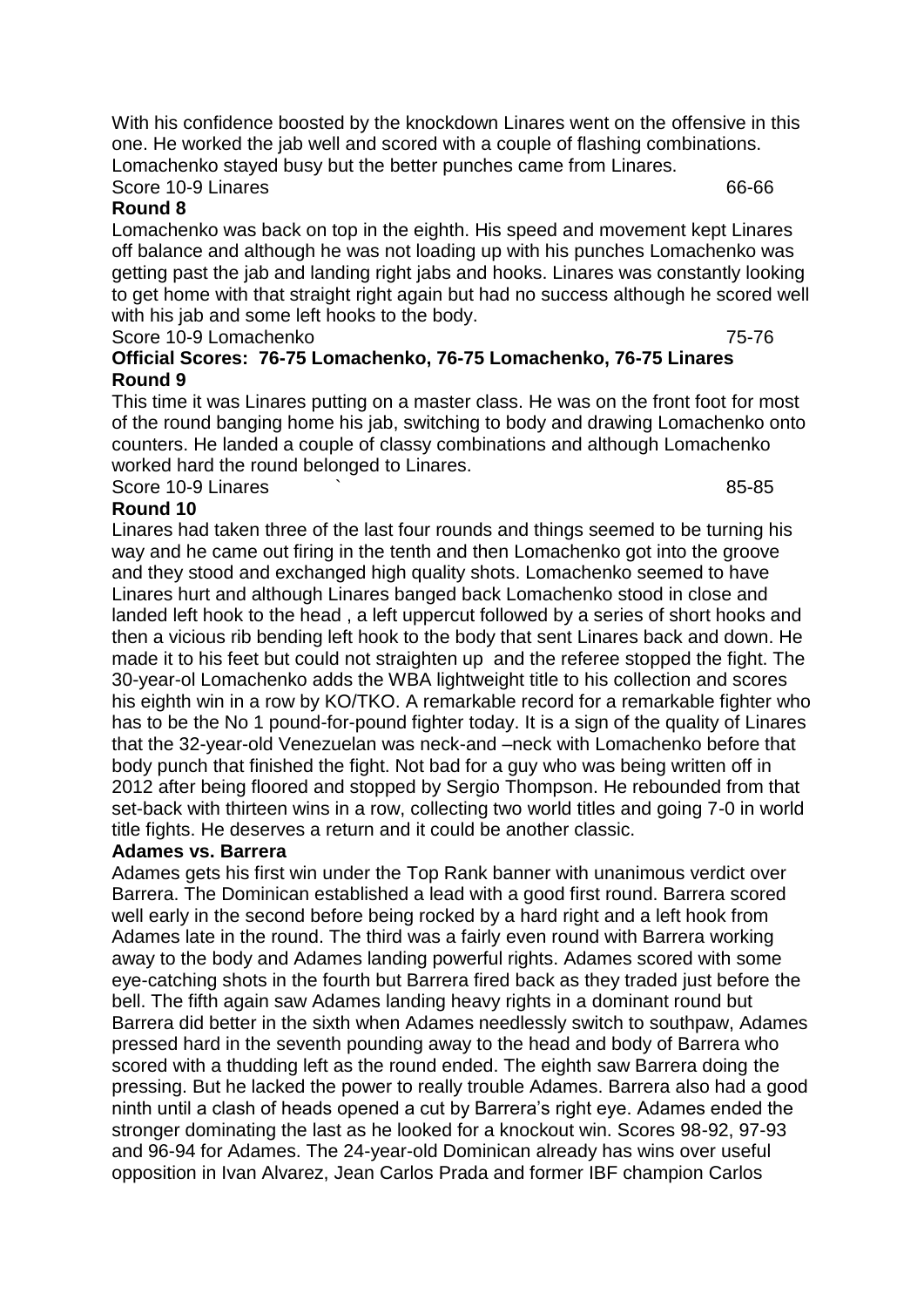Molina. As an amateur he was Dominican and Pan American Youth champion and collected gold medals at a number of major tournaments. Mexican Barrera was 25-1 in his first 26 fights but is now 4-4 in his last eight including a loss to Errol Spence but he also scored a good win over 20-2 Eddie Gomez.

#### **Lopez vs. Freitas**

Lopez gets this one over in 64 seconds. After some early sparring as Freitas lunged in Lopez landed a pulverising right that sent Freitas crashing to the canvas and the fight was stopped immediately. Seventh win by KO/TKO for the Brooklyn-born 20 year-old Olympian. He is a former National Golden Gloves champion who competed in Rio but did not medal. He actually won the US Olympic Trials but because the spots at his weight had already been allocated he had to fight under the banner of his parents country of Honduras and he qualified by finish runner-up in one of the Americas qualifies. Brazilian Freitas falls to his second first round loss in his last three fights.

### **Conlan vs. Larringa**

Conlan outscores Spaniard Larringa. Conlan was dictating the fight from the bell. His quick, clever movement and fast hands had Larringa on the back foot as Conlan tracked him down and landed some speedy combinations. Larringa showed some nice defensive work in the second but Conlan was the one doing the scoring with a series of hooks to the body, A right to the head staggered Larringa at the start of the third but the Spaniard stood and traded punches for a short spell before some rib rattlers from Conlan had him backing off. Conlan landed a couple of rights to the head in the fourth that had Larringa holding on desperately and Conlan threw him off and down to the floor. Larringa was up and moving again and frustrating Conlan's attempts to pin him down. Conlan was landing left hooks to the body and rights to the head in the fifth with Larringa just trying to survive. Conlan pressed hard over the last three rounds but the fleet-footed Larringa managed to avoid any serious trouble and was there at the bell in what had been a frustrating fight for Conlan. Scores 80- 72 from all three judges for Conlan. It is still early days for the 26-year-old from Belfast and going eight rounds for the first time is all part of the learning curve. Larringa, a former WBC Mediterranean champion, had been stopped in two rounds by fellow Spaniard Artiz Pardal so did better than expected by extending Conlan.

# **-Gaibnazarov vs. Silveira**

Uzbek southpaw Gaibnazarov halts Mexican Silveira in four rounds. Gaibnazarov landed some hefty lefts over the first two rounds but despite being cut Silveira hung in there and had a good third. Gaibnazarov floored Silveria in the fourth and then ended things with a left hook putting Silveira on the floor with the referee stopping the fight on the second knockdown. Second victory by KO/TKO for the 26-year-old Rio gold medal winner. First loss by KO/TKO for Silveria.

## **Herring vs. Sanchez**

Herring stops Sanchez but has to survive a physician's inspection on the way. After taking the first round a clash of heads in the second saw southpaw Herring emerge with a cut by his right eye A collision of heads early in the third worsened the cut and the referee had the ringside physician inspect the injury. Herring was allowed to continue and he upped the pace trying to get the fight over before the cut caused a stoppage. He bombarded Sanchez with punches over the fourth round and was landing heavily in the fifth and with Sanchez not punching back the fight was stopped. The 32-year-old Herring turned pro in 2012 after failing to medal at the London Olympics. He won his first 15 fights before being stopped by Denis Shafikov in 2016. He recovered from that with a win over Art Hovhannisyan but then lost to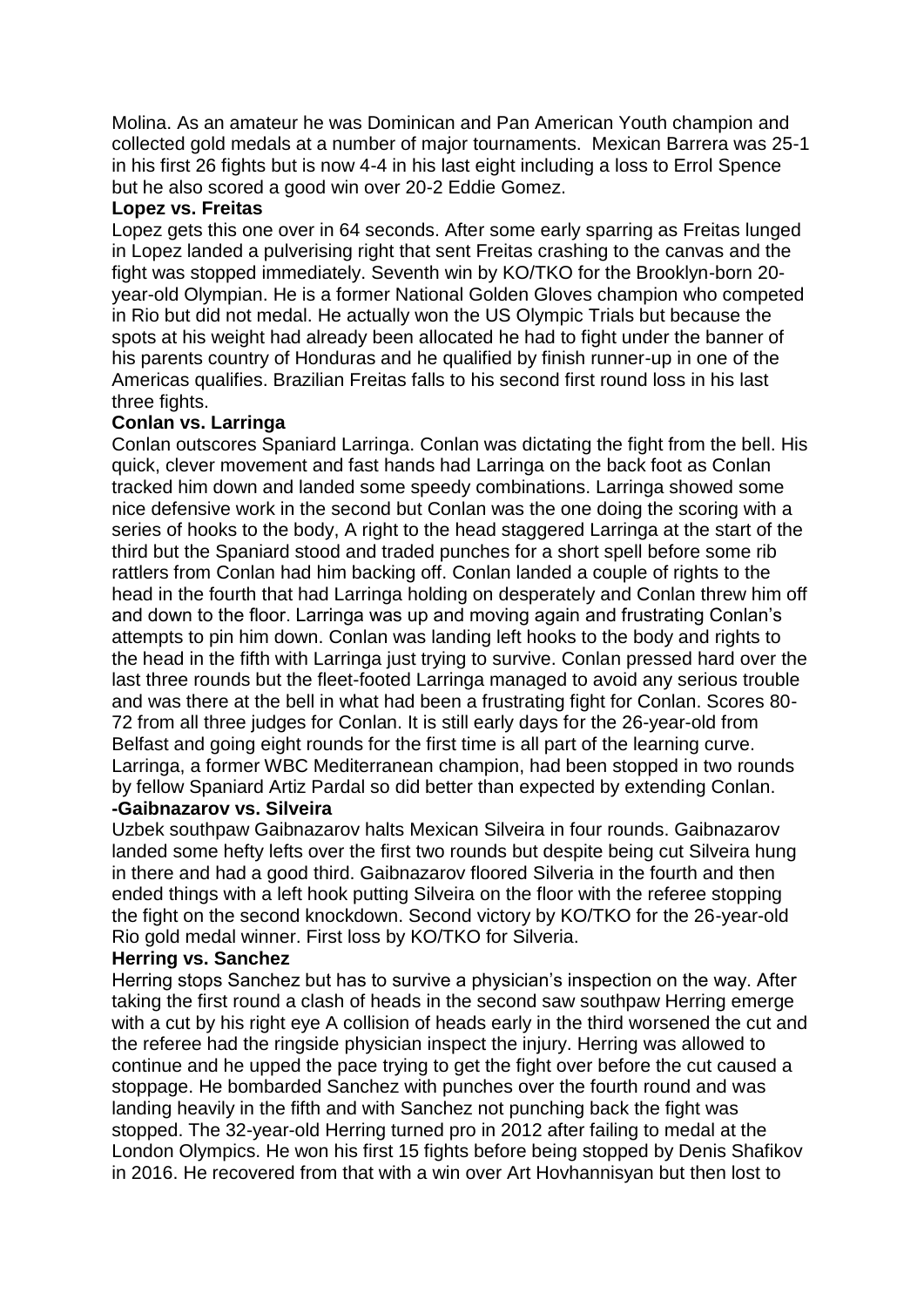Ladarius Miller in August. He has now signed with Top Rank and this was his first fight for them. Sanchez had lost on points to Teo Lopez in February and this is his ninth loss by KO/TKO.

#### **Verona, NY, USA; Super Welter: Jamie Munguia (29-0) W TKO 4 Sadam Ali (26- 2). Super Bantam: Rey Vargas (32-0) W PTS 12 Azat Hovhannisyan (14-3). Munguia vs. Ali**

In a huge upset Ali losses his WBO title in his first defence as he is destroyed inside four rounds by late substitute and relatively unknown Mexican Munguia.

### **Round 1**

Munguia looked a couple of divisions bigger than Ali but the champion showed lots of movement and threw a fast but light combination. Munguia just stalked Ali. Munguia did a good job of cutting the ring off and with less than a minute gone he crashed home a right to the body and a crunching left hook to the head and Ali went down heavily on his back. he rolled up and took the count on his knees getting up at seven. After the count Munguia went after Ali and landed another couple of punches that had Ali stumbling and hanging on. Ali tried to stay out of trouble but another couple of chopping rights to the head sent him sprawling to the canvas. He was up quickly but was on shaky legs. When the action resumed Munguia was throwing big punches looking to finish things but he was too wild.

Score 10-7 Munguia

# **Round 2**

Munguia was stalking Ali and landing more hard rights. Ali kept moving and countering but Munguia was too strong and was getting through with hooks and uppercuts. He landed two big rights to the head that unhinged Ali's legs and landed a couple of cuffing lefts as Ali tumbled forward to the floor. He was up quickly and with the bell having gone he went back to his corner after the eight count. Score 10-8 Munguia 15-20

# **Round 3**

The referee went to Ali's corner in the interval Ali was grazed above his left eye and there was a swelling over his right but Ali was allowed to continue. Munguia was on the prowl again in the third and looked to have shaken Ali with a right to the head early in the round. Ali was moving and just trying to stay out of trouble and buy some recovery time. For a while he got his act together and scored with hooks and uppercuts but at the end of the round he was under pressure again and on wobbly legs before Munguia wrestled him to the floor. There was no count but again Ali looked hurt.

Score 10-9 Munguia 24-30

# **Round 4**

Ali had pleaded to be given one more round and this time there was an even more intense scrutiny of Ali by the referee and ringside physician. After the bell went to start the round the physician was still in the ring getting Ali to walk ahead and sideways before being satisfied the fight should continue. Munguia was loading up on every punch but in the end it was a stiff left jab that sent Ali down and although he was getting up immediately the referee rightly waived the fight over.

Massive upset as Munguia came in as a very late substitute after Liam Smith had to pull out due to illness. He is just 21 and was having only his second fight outside Mexico. He had not met any fighters anywhere near the ratings, however he had won 18 of his last 19 fights by KO/TKO so the danger was there. How quickly things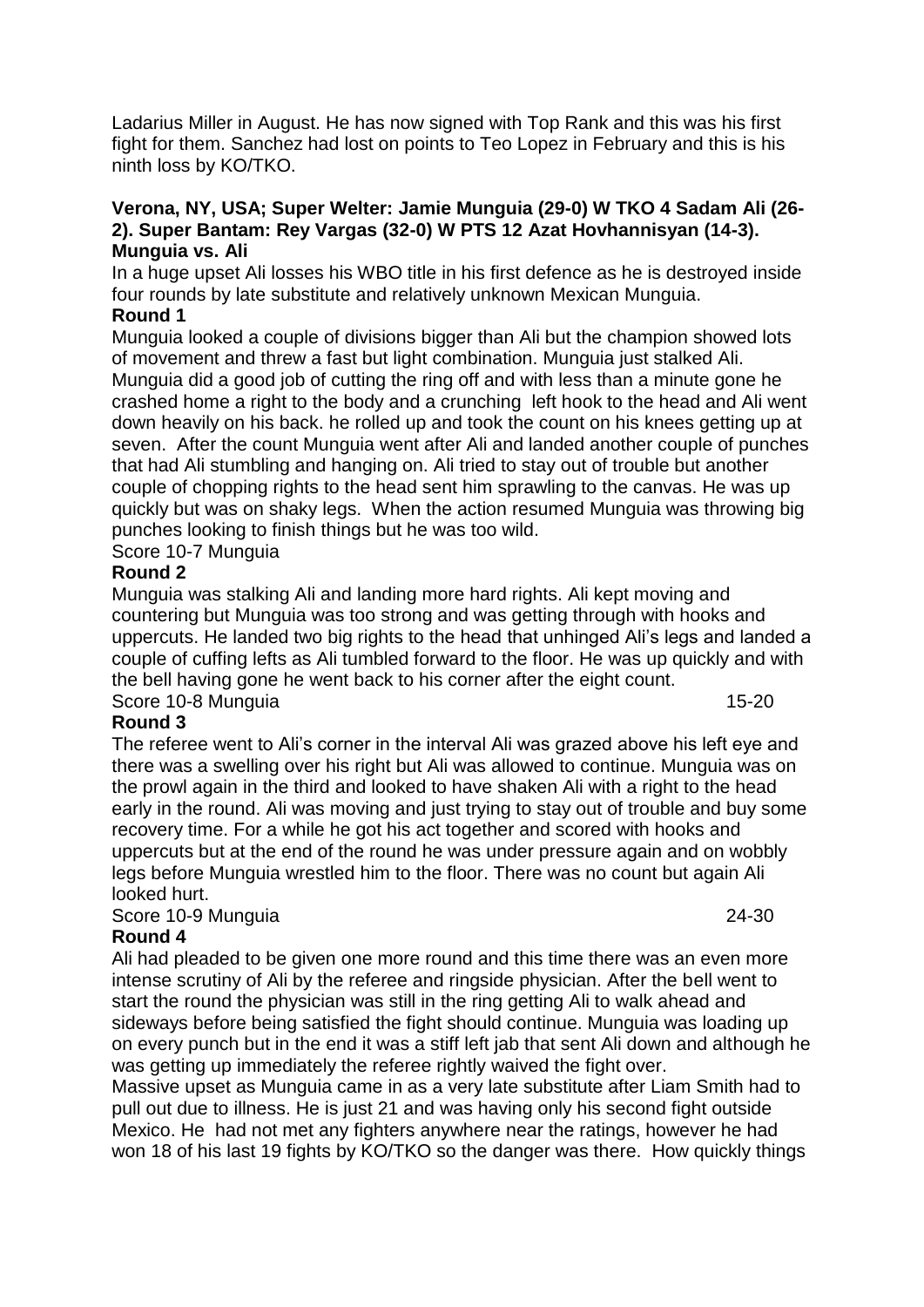# **Vargas vs. Hovhannisyan**

Vargas retains WBC title with unanimous decision over Hovhannisyan in a blood splattered matador vs. bull confrontation with an interesting sidelines tactical contest between Hall of Fame trainers with Vargas having Nacho Beristan in his corner and Hovhannisyan working with Freddy Roach.

# **Round 1**

Vargas had huge reach and height advantages and managed to keep Hovhannisyan out for the first minute but then the Armenian began to live up to his "Crazy|" nickname throwing himself forward winging wide punches. He did better when he fired a straight right to the head and Vargas buckled at the knees clearly hurt and Hovhannisyan chased him trying to build on that. Vargas did plenty of good work with his jab and straight rights but the round went to Hovhannisyan and Vargas was showing a small cut on his nose from that Hovhannisyan right.

Score 10-9 Hovhannisyan

# **Round 2**

A much better round for Vargas. He used plenty of movement to avoid Hovhannisyan's lunging attacks and scored regularly from distance with his jab and rights. He was getting his punches off and getting away before Hovhannisyan could land anything but over the last minute he was under pressure from storming attacks from Hovhannisyan. Score 19-9 Vargas **19-19** 

# **Round 3**

This was a closer round as Hovhannisyan hustled and harassed Vargas with the champion still doing the scoring at distance and catching Hovhannisyan with counters. The cleaner work was still coming from Vargas and he took the round. Score 10-9 Vargas **29-28**

# **Round 4**

Vargas was landing his jab at distance, countering Hovhannisyan's rushes and scoring with quick bursts of punches. Hovhannisyan just kept coming and was dangerous with some of his wild swing and pumped home short punches inside but Vargas outscored him.

# Score 10-9 Vargas **39-37**

# **Official Scores: 40-36 Vargas, 39-37 Vargas, 38-38 Round 5**

Hovhannisyan's pressure paid off in this one. Vargas managed to probe and counter early. Hovhannisyan began to get through with hooks from both hands and seemed to momentarily shake Vargas with a couple of head-snapping left hooks just before the bell.

Scores 10-9 Hovhannisyan. **48-47**

# **Round 6**

Vargas was back in control. He was landing jabs straight rights and lots of hooks to the body. He was staying off the ropes and getting his punches off and getting away before Hovhannisyan could counter. Hovhannisyan was showing a bruising and swelling under his right eye from the right crosses of Vargas Score 10-9 Vargas **58-56**

# **Round 7**

A closer round. Hovhannisyan managed to get through with some hard left hooks and was roughing Vargas up inside. Vargas was landing hard punches to the body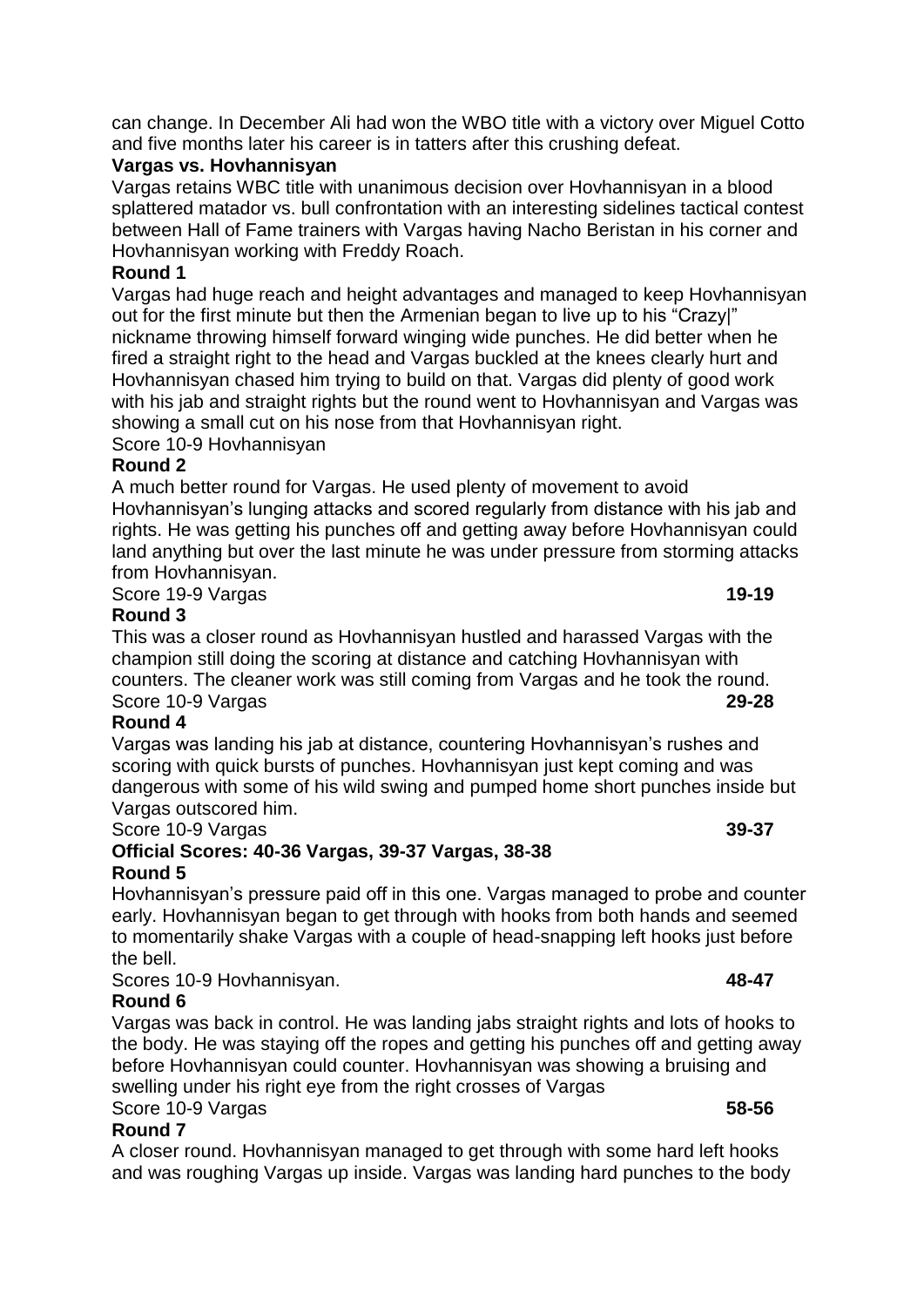and was more accurate with his work and continually beckoning for Hovhannisyan to come forward but for the last thirty seconds "Crazy" Hovhannisyan strolled around the ropes refusing to be drawn onto counters.

Score 10-9 Vargas **68-65**

# **Round 8**

Another round for Vargas. Hovhannisyan was becoming wilder and wilder with his attacks and after he missed with a right his head crashed into the right side of Vargas face and opened a cut on the champions eyelid. Vargas was having no trouble dodging Hovhannisyan's attacks and was slotting home jabs and landing left hooks to the ribs of Hovhannisyan. A right to the body unbalanced Vargas but he was soon back to peppering Hovhannisyan with punches. Score 10-9 Vargas **78-74**

# **Official Scores 78-74 Vargas, 78-74 Vargas, 76-76 Round 9**

The cut was serious for Vargas and his corner were unable to stem the bleeding before the round started. Hovhannisyan was also cut on his right eyelid but it was a smaller cut a much lesser problem. The cut fired Vargas up and he went looking for Hovhannisyan banging home bunches of hooks to the body and getting the better of the exchanges.

Score 10-9 Vargas **88-83**

# **Round 10**

Vargas was timing Hovhannisyan's lunges and taking a couple of steps back and then firing counters. Hovhannisyan kept pressing and was still dangerous but Vargas was able to land left hooks and uppercuts and was not letting Hovhannisyan work inside.

# **Score 10-9 Vargas 98-92**

# **Round 11**

Hovhannisyan continued to lunge in with furious attacks with Vargas firing home quick combinations. and moving with Hovhannisyan swishing empty air. Vargas was not able to stop Hovhannisyan charging but he was making him pay the price in counter punches.

Score 10-9 Vargas **108-101** 

# **Round 12**

About one minute into the round another clash of heads saw Vargas cut over his right eye and this too was a serious one. The referee stopped the action so that the ringside physician could inspect this second cut but the fight was allowed to continue. Hovhannisyan launched big punch after big punching looking for a knockout and Vargas with blood streaming down both sides of his face took no chances and just stayed out of trouble.

Score 10-9 Hovhannisyan **117-111**

# Official scores**: 18-110, 117-111 and 116-112 all for** Vargas

Vargas was making the third defence of the WBC title. Fellow Mexican Jorge Ceja is his No 1 challenger but it will be some time before the cuts he suffered in this fight heal. Armenian Hovhannisyan had won his last eight fights but his only "name" opponent was his last victim Ronny Rios who had lost on points to Vargas in his first defence in August last year. Hovhannisyan proved strong and dangerous but limited and once Vargas had worked out how to deal with Hovhannisyan's rushing attacks the Armenian had no plan B.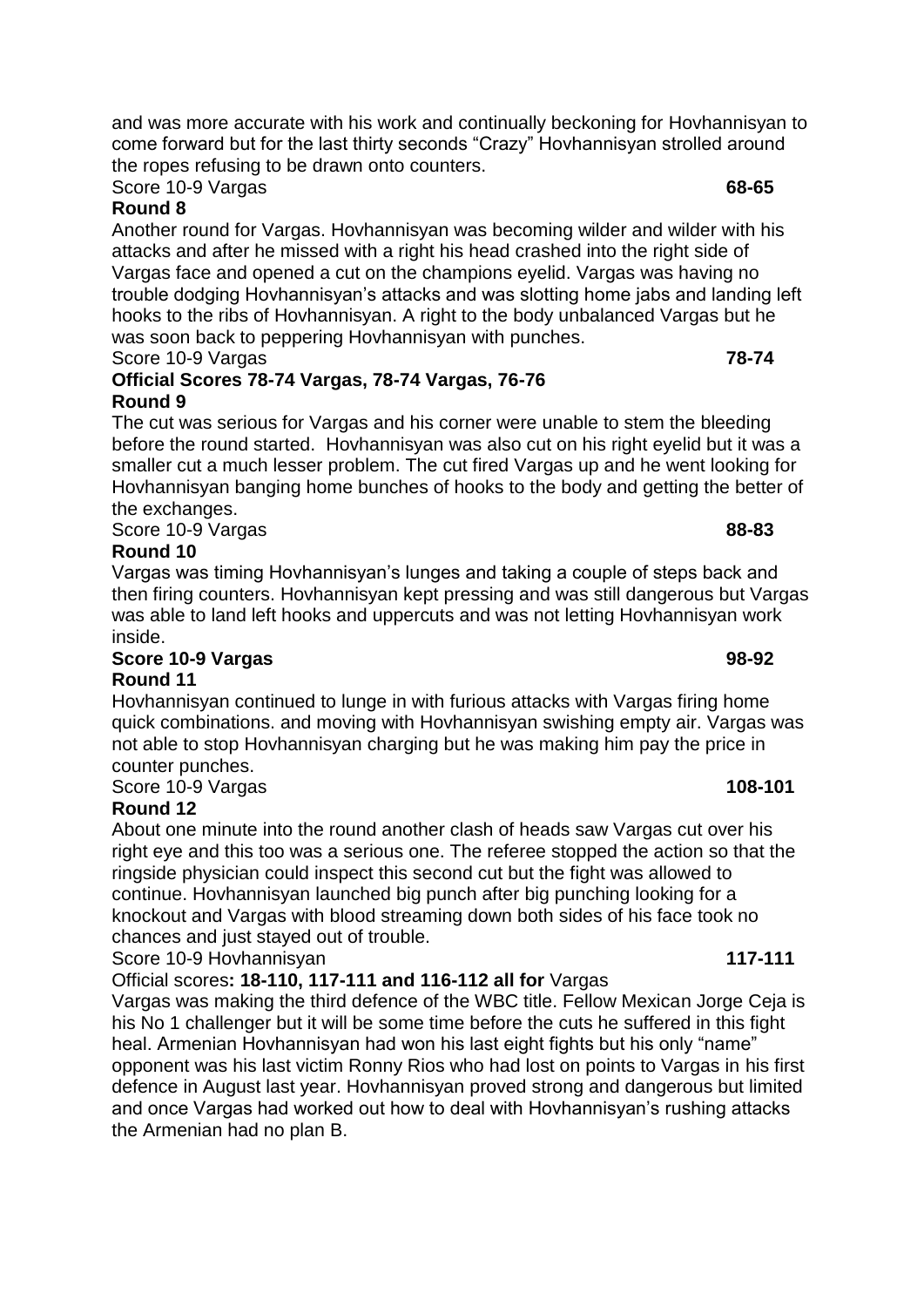#### **Bolton, England: Heavy: Hughie Fury (21-1) W TKO 5 Sam Sexton (24-3). Super Middle: Reece Cartwright (21-1) W KO 3 Juan Monzon (8-2-3). Fury vs. Sexton**

Fury outboxes and then stops Sexton to win the British title. Fury had height, reach and speed on his side and Sexton never really managed to make an impact. Fury was content to box on the back foot slotting jabs through the guard of Sexton and then hammering straight rights through the centre and on to Sexton's head. Sexton shadowed Fury but never really upped his pace enough to really threaten. On the occasions when Sexton did pin Fury to the ropes he landed a few head punches but Fury had very little trouble in avoiding any traps and he continually landed his jabs and banged home hard rights. Once Fury started to really load up on his rights Sexton was in trouble. A big right in the fourth sent Sexton sideward's into the ropes and he was already starting to drop when Fury landed anther right. Sexton was up quickly and the bell went just as the eight count was completed. Sexton marched forward in the fifth trying to get inside. Fury unloaded some more heavy rights but Sexton kept coming. With Fury on the ropes Sexton moved inside and Fury landed a thunderbolt of a right which floored Sexton. He made it to his feet but the referee waived the fight over despite protests from Sexton that he was able to continue. Still only 23 the 6'6" (198cm) Fury was having his first fight since losing a majority decision to Joseph Parker in September. In the stupid and cynical way the WBO works Fury went from No 1 to unrated for losing a majority decision to the champion! Sexton was making the first defence of his British title and suffers his fourth loss by KO/TKO. His other losses were to Dereck Chisora twice and David Price but he had won his last nine fights.

# **Cartwright vs. Monzon**

As usual Cartwright towered over his Argentinian opponent. He was able to use a strong accurate jab to dominate the action. He scored with some long right crosses in the first with Monzon trying to fight back but not really getting past the jab and missing with some wild swings. Monzon used plenty of upper body movement to try to get close in the second but Cartwright stabbed home the jab and raked Monzon with straight rights. Early in the third Cartwright landed a booming right that sent Monzon down. He managed to get to his knees but no further . The 23-year-old 6'3" (191cm) now has 12 wins by KO/TKO. His loss was a shock first stoppage by the dangerous but erratic Rafael Chiruta in July last year. Two losses on the bounce for Monzon who was stopped in six rounds by Jake Carr in Australia in December.

#### **Hurth, Germany: Super Middle: Avni Yildirim (18-1) W PTS 12 Ryan Ford (14- 3).Light Heavy: Serge Michel (6-0) W TKO 3 Attila Tibor Nagy (11-33-1). Super Middle: Yusuf Kanguel (16-2-1) W RTD 5 Dionisio Miranda (22-17-2).** 18

# **Yildirim vs. Ford**

Yildirim retains the WBC International title with unanimous points win over Canadian Ford in a tough, gruelling contest that was a credit to the strength and determination of both men and another good quality WBC International contest. Yildirim was rolling forward from the start with Ford meeting him and looking to stand and trade Yildirim was digging heavy left hooks to the body with a double hook catching Ford's attention in the first. Yildirim was setting a high pace and was throwing more and landing more than Ford but the Canadian was not backing down and landed his share of clubbing punches. You could have dispensed with the ropes as these two stayed in ring centre each landing clubbing head and body shots. Ford impressed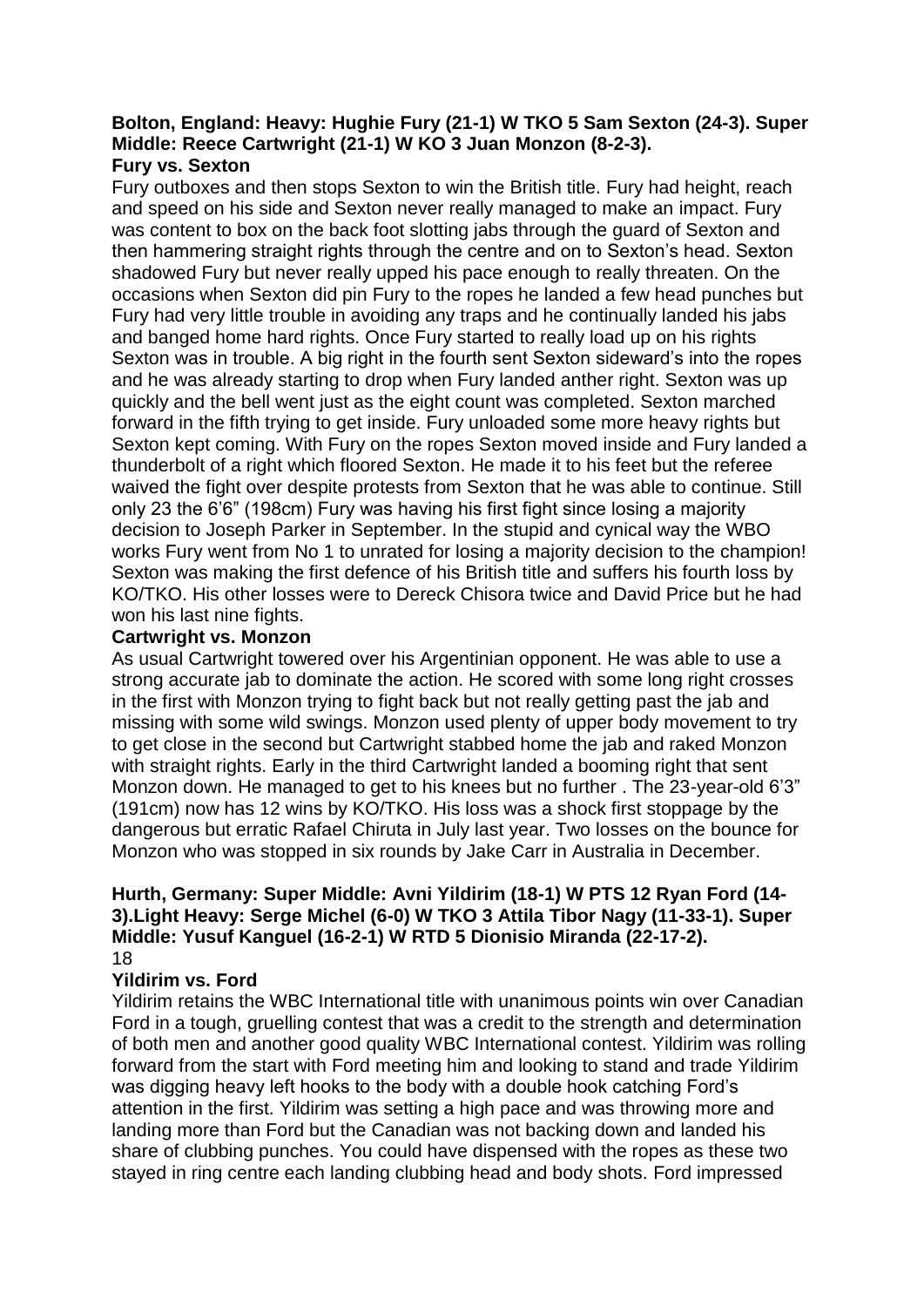with some of his combinations mixing hooks, uppercuts and short rights. The referee was also under used as they were both looking to outland the other and not looking to clinch until late in the fight when they both tired. Yildirim had the better jab and the greater strength and that told in the closing rounds as he finally had Ford backing up and Ford's work rate dropped. Somehow they both found the energy to stand and exchange punches for the last three minutes. Scores 117-112, 116-112 and 117-113 all for Yildirim. The 26-year-old Turk was making the second defence of his WBC International title and this had to be one of his toughest fights as he rebuilds after his loss to Chris Eubank Jr in October. He is No 5 with the WBC and No 7 with the WBA and if he keeps winning he could be in line for a title shots by early 2019. The 36 year-old "Real Deal" Ford (he does resemble the great Evander) has now lost three decisions in a row but this is one tough fighter and all three losses have been on the road.

# **Michel vs. Nagy**

Olympian Michel gets an inside the distance win with stoppage of Nagy. Michel landed some hard stuff over the first two rounds and then floored Nagy three times in the third to force the stoppage. The Russian-born "Bavarian Sniper" makes it five wins by KO/TKO. As an amateur he was German champion and competed at the 2016 Olympics. He was eliminated at the European Qualifier by Joshua Buatsi but he won through to Rio at the World Qualifier in Baku but failed to medal in Rio. He spent time in both Juvenile detention and prison but has stayed out of trouble since taking up boxing seriously, Nagy is now 1-11 in his last 12 fights.

### **Kanguel vs. Miranda**

Kanguel extends his winning run to nine as Miranda retires after five rounds. Despite Miranda having the longer reach Kanguel was able to dominate the centre of the ring forcing Miranda on to the back foot. The Colombian veteran had a good second round being able to use his reach to outscore Kanguel. The third and fourth went to Kanguel with Miranda cut in a clash of heads. Kanguel took a fiercely competitive fifth before breaking through at the end of the round to land a series of hard punches and Miranda did not come out for the sixth. Tenth win by KO/TKO for the 34-year-old WBC Mediterranean champion. Miranda, 35, has now lost his last nine fights and this is just his second outing in the last two years.

### **Mississauga, Canada: Super Welter: Brandon Cook (20-1) W KO 4 Miguel Suarez (15-2). Light: Josh O'Reilly (12-0) W RTD 4 Omar Valenzuela (10-7-2). Cook vs. Suarez**

Cook simply overwhelms Suarez who spent most of the fight with his back against the ropes as Cook pounded him with punches. Cook was shadowing the taller Argentinian around the ring with Suarez sticking to the perimeter. Suarez threw some overhand rights but Cook dodged them and scored well to the body, Cook kept Suarez pinned to the ropes for most of the second round. Again Suarez was throwing big overhand rights but Cook was avoiding them and going hard to the body. With Suarez trapped in a corner Cook landed a left hook and then a right and Suarez dropped to his knees. He beat the count but a ferocious attack from Cook saw Suarez down on his knees again. He got up but only just and the bell went before Cook could do any more damage. Cook battered Suarez along the ropes in the third and after a series of left hooks and rights to the head Suarez went down again and was counted out. The 31-year-old " Bad Boy "Cook makes it thirteen wins by KO/TKO. He had a mixed 2017 stopping the 18-0-1Steven Butler in January but being halted in nine rounds in September by unbeaten Kanat Islam before closing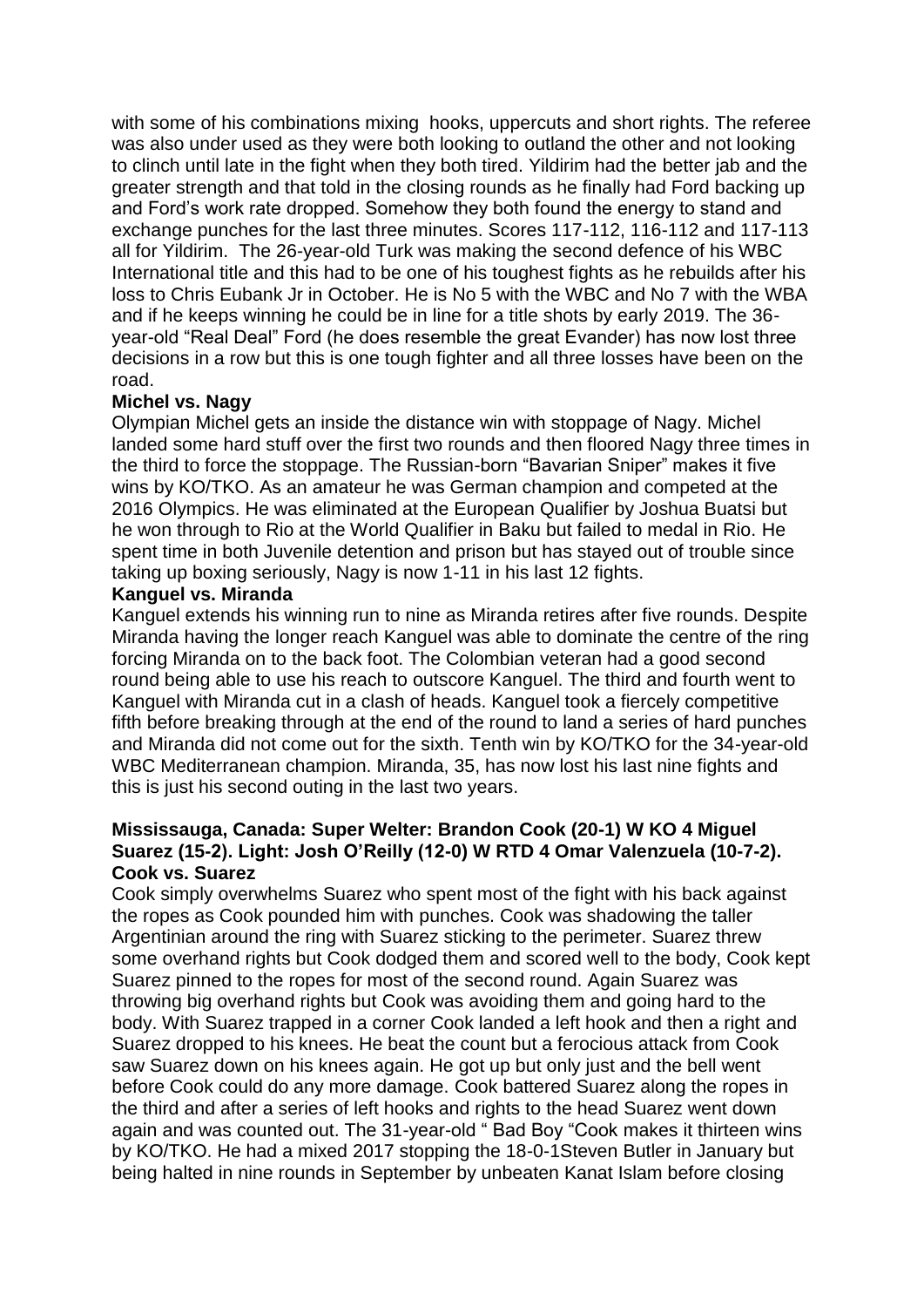the year with a second round kayo of Argentinian Hector Santana. Cook is rated WBO 5/WBA 9/IBF 14 (12). Two losses in a row by KO/TKO for Suarez who was stopped in two rounds by Marcos Reyes in March

# **O'Reilly vs. Valenzuela**

O'Reilly and Valenzuela provided plenty of entertainment as they both were looking to trade punches and neither wanted to take a step back. Valenzuela looked to take the second by staying on top of O'Reilly. The third was more even as although Valenzuela kept attacking he was beginning to tire. O'Reilly was landing heavily with hooks to the body in the fourth and when O'Reilly dug in a left to the body Valenzuela fell to his knees. He beat the count and tried to punch his way out of trouble but a right to the head and a left to the body sent him to his knees again. He got up and was allowed to continue and took the fight to O'Reilly but after the round ended he stayed in his corner. O'Reilly, the Canadian No 3, has won 4 of his last 5 fights by KO/TKO. Mexican Valenzuela was fighting in Canada for the fourth time in successive contests and is now 1-3 in those four fights.

# **Cartagena, Colombia: Super Light: Placido Ramirez (11-1) W KO 1 Brayam Rico (9-2). Feather: Miguel Marriaga (26-3) W TKO 4 Derlinson Buriel (7-5-1). Feather: Belmar Preciado (18-1-1) W KO 3 Jose Alfaro (6-3-1). Light: Andres Figueroa (9-2) W PTS 10 Luis Diaz (2-7-1)**

# **Ramirez vs. Rico**

Lanky local Ramirez wins the vacant national title at super light as he knocks out Rico with a short right to the chin after just sixty seconds. Ramirez, who also holds the national light title gets win No 8 by KO/TKO. This is his first fight since losing his unbeaten tag against 17-0 Sonny Ferguson in November. Rico had won his last three fights.

# **Marriaga vs. Buriel**

After a bad 2017 which saw him lose to both Oscar Valdez and Vasyl Lomachenko in title fights Marriaga eases back with a stoppage of overmatched Venezuelan Buriel. No knockdowns but Buriel was shipping heavy punches when the fight was stopped. Marriaga has dropped out of the ratings but all of his losses have been in world title fights so is aiming to rebuild and land another title fight. Second loss by KO/TKO for Buriel.

# **Preciado vs. Alfaro**

A bad night for visitors from Venezuela as Preciado halts Alfaro in three rounds. Again the visitor was overmatched and was never really in the fight before it was stopped. Eleven wins by KO/TKO for Preciado with Alfaro now 2-3-1 in his last six fights.

# **Figueroa vs. Diaz**

In an all-Colombian battle Figueroa wins the WBC Fecarbox title with majority decision over Luis Diaz. Going into this one Diaz had lost his last four fights by KO/TKO all inside three rounds but Figueroa made heavy work of this and only just edged Diaz out,. Scores 96-94 and 96-95 for Figueroa and 95-95. Figueroa has won 3 of his last 4 but is strictly domestic level. Now five losses in a row for Diaz.

# **Florence, Italy: Fly: Mohammed Obbadi (16-1) W PTS 12 Aramis Torres (7-1-1).**

Obbadi regains the European Union title with decision over inexperienced but gutsy Spaniard Torres. It looked as though it might be an early night when Obbadi dropped Torres to his knees in the first but Torres beat the count and was never really in trouble after that. The fight turned into a tactical battle which Obbadi controlled with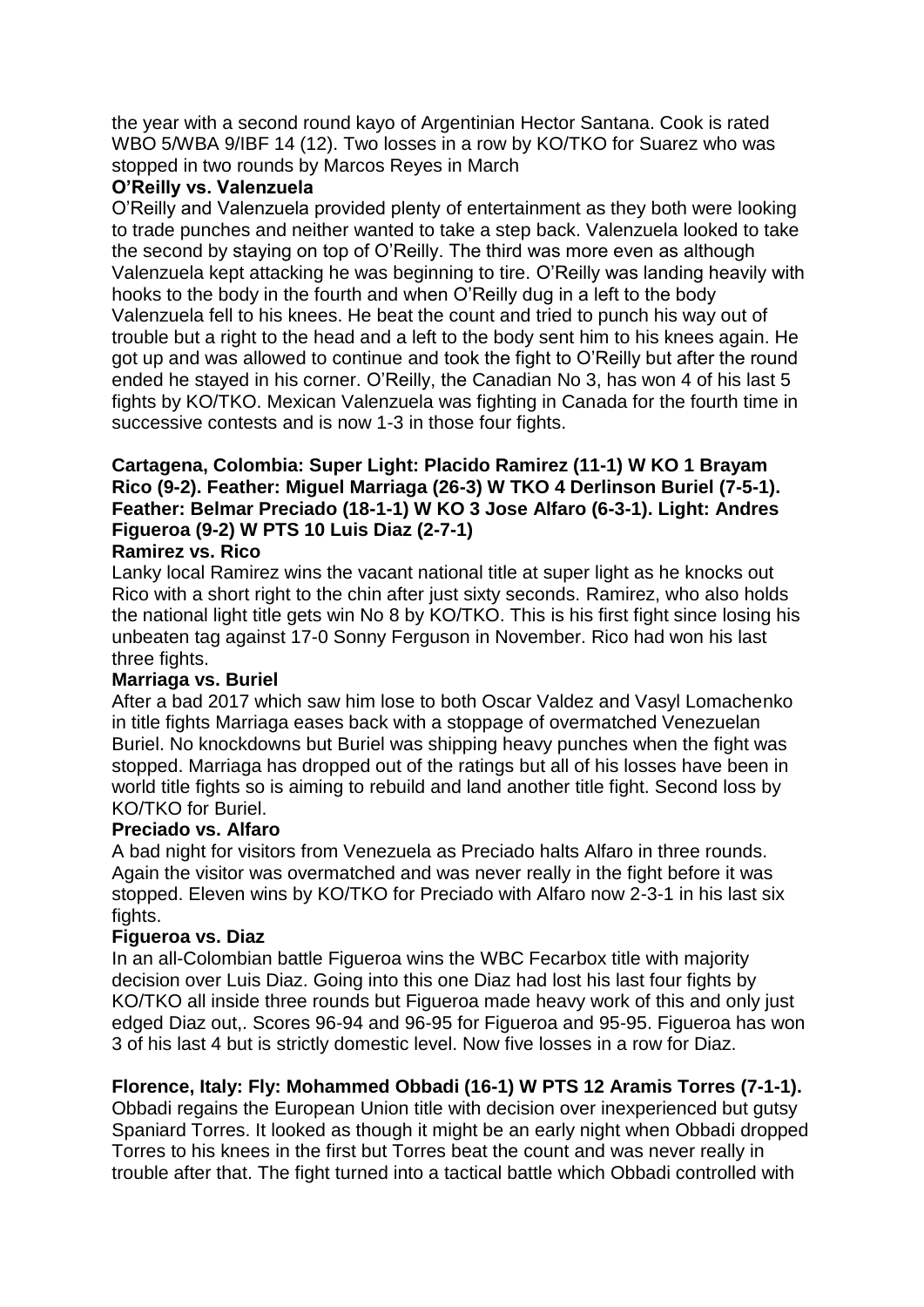his superior skills and good movement. Torres was focusing on the body and had some success. Obbadi's corner told him to up the pace from the seventh and Obbadi swept that round and the eighth. Torres had a good ninth but Obbadi finished strongly to take the decision. Scores 119-110, 118-109 and116-111 for Obbadi. The 24-year-old Moroccan-born Obbadi had previous relinquished this title but his hopes of a world title shot suffered a set-back when he was beaten in seven rounds by the now WBC champion Cristofer Rosales. In his last fight Torres, 22, had fought a draw for the vacant Spanish title but this was too big a task for him here.

# **Riga, Latvia: Light: Isa Chaniev (13-1) W PTS 12 Ismael Barroso (20-2-2). Middle: Artur Akavov (19-2) W PTS 10 Gonzalo Coria (12-2). Super Welter: Konstantin Ponomarev (34-0) W PTS 8 Ambrosi Sutidze (11-14-5). Chaniev vs. Barroso**

Chaniev outpoints Barroso in defence of his WBO and IBF Inter-Continental titles. Venezuelan southpaw Barroso had height and reach over Chaniev who tried to work his way inside fighting from a crouch. Barroso scored with a chopping left and later with some straight lefts as Chaniev tried to get inside. Barroso was forcing Chaniev back in the second but the Russian showed some quick footwork and constantly changed guards although having problems getting close enough to work. In the third Chaniev was boxing southpaw and darting in with scoring punches and Barroso was too slow to counter. As Chaniev leapt in for another attack a right from Barroso sent him stumbling sideward's and his glove touched the canvas as he tumbled into the ropes. He did not go down but the referee rightly applied a count over Chaniev's protests. Chaniev was credited with a knockdown later in the round when Barroso seemed to trip over Chaniev's leg. Chaniev is a quick, aggressive little fighter who can change guard in a split second. Part of the reason for that is that his stance is so square which allows for the quick change but also presents a bigger target. For that reason Barroso was able to land strong lefts throughout the fight but Chaniev's speed was the determining factor as the fight progressed. He alternated between dancing around the ring and sudden attacks with quick bursts of punches and a frustrated Barroso had difficulty pinning the Russia down. Barroso was able to land some shots but not enough and he tired over the later rounds as Chaniev continued to buzz around the ring launching attacks from every angle. Chaniev was the clear winner and also benefited from a point deduction against Barroso in the ninth for a low punch. Scores 117-109, 116-108 and 115-112 all for Chaniev. Chaniev, 25, has wins over Jean Pierre Bauwens and Juan Martin Elorde and is No 5 with the WBO. His eccentric, unorthodox style is such that it is almost impossible to look good against him so it is the type of fight you only take if the money is good. Barroso, 35, a former interim WBO champion stopped Kevin Mitchell but was beaten by Anthony Crolla. Barroso was inactive for 17 months after losing to Crolla but had returned with a useful win in October over Fidel Maldonado.

#### **Akavov vs. Coria**

Former WBO title challenger Akavov gets a close unanimous decision over Argentinian Coria. The fight started well for southpaw Akavov as he dropped Coria in the first. Coria didn't cave in but fought back strongly. Both fighters had good spells in a very competitive match and Coria clawed back the two points the knockdown cost him and looked as though he was going to win this one until his work rate dropped over the last two rounds. Scores 96-93, 96-95 and 95-94 for Akavov showing that without the knockdown the visitor was worth at least a draw. The 32 year-old Californian-based Russian Akavov wins the vacant WBO International title.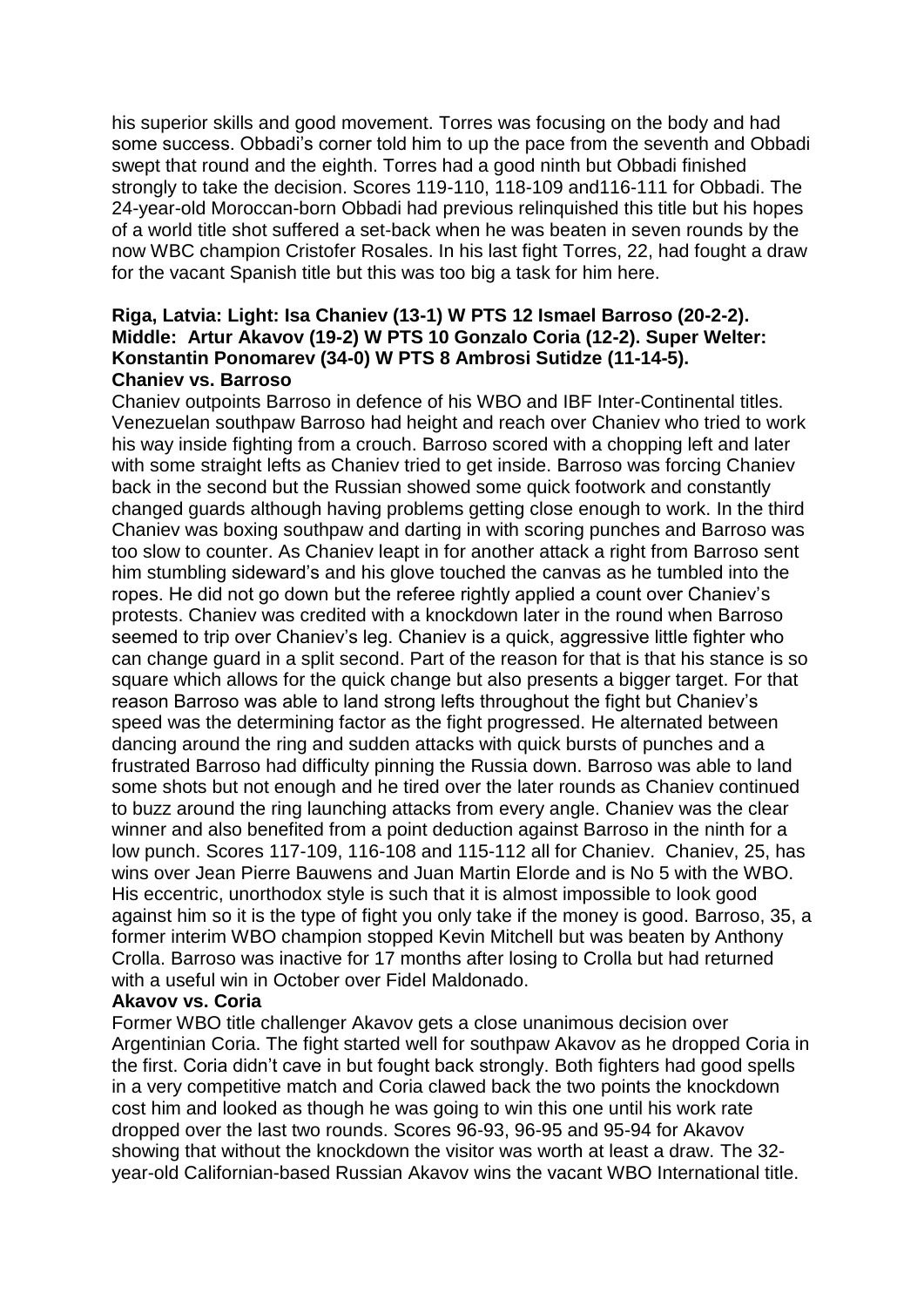He gave Billy Joe Saunders a lot of trouble in his challenge for the WBO title in 2016. He came in as a late substitute with the WBO suddenly jumping him into their ratings at No 10 before the fight and then dropping him completely for losing a decision to Saunders. Coria, the Argentinian No 3 at super welter and also a southpaw, had won his last nine fights. He was both moving up from eight rounds and having his first fight outside Argentina and made a good impression.

#### **Ponomarev vs. Sutidze**

Just a keep busy fight for the unbeaten young Russian. Facing a poor opponent who came in as a late substitute he obviously found it hard to get excited about this one and put in an adequate but pedestrian performance winning easily but not impressing. Scores 80-73 twice and 78-74 for Ponomarev. "Talant" Ponomarev is rated IBF 9(7) and WBC 9 at welter. He is just 25 but with victories over Mike Zewski, Ramases Agaton, Brad Solomon and Ed Paredes he should be fighting better opposition than this. Sutidze is now 0-8-1 in his last nine fights but usually goes the distance.

# **Managua, Nicaragua: Bantam: Alex Espinoza (16-1-2) W PTS 10 Yader Cardoza (23-13-1). Super Light: Julio Laguna (14-0) W TKO 6 David Bency (12-9-1,1ND). Espinoza vs. Cardoza**

After a poor start Espinoza eventually takes over the fight and wins the verdict. Cardoza made a strong start scoring with right hooks and had Espinoza on rubber legs with a combination in the third. Espinoza survived by clinching and the chance had gone for Cardoza. Espinoza made good use of his longer reach and landed heavily with shots to head and body. Illegal punches cost Espinoza a point in the seventh but that was evened out when Cardoza was docked a point for a low punch in the ninth and Espinoza's stronger finishes saw him take the decision. Scores 97- 91 twice and a more representative 95-93 all for Espinoza. The 25-year-old "Supernova" suffered his only loss when being beaten by Russian Mikhail Aloyan in February. Espinoza was an elite level amateur winning the national title and collecting a bronze and silver at the Central American championships. The experienced Cardoza lost to Adrian Hernandez for the WBC light flyweight title in 2013 but more recently he gave the then unbeaten 18-0 Jamie Conlan a scare flooring and cut the Belfast fighter when losing a split decision in March last year.

# **Laguna vs. Bency**

Laguna wins the vacant WBC Fecarbox title and gets his second victory in consecutive fights over Bency. When these two fought in November it was for the vacant WBA Fedecentro title and Laguna's win was controversial. This time he bossed the fight from the outset flooring Bency in the second and winning every round until a cut on Bency's left eyebrow caused by a punch was ruled too serious for the fight to continue. Laguna is another fighter with good amateur credentials dominating the national scene and winning a gold medal at both the Central American Games and the Central American Championships. Bency was 2-2 in his last 4 fights with the losses being against Brad Solomon and Laguna.

# **Walcz, Poland: Cruiser: Krzys Glowacki (30-1) W TKO 1 Santander Silgado (28-**

**5).** Fighting in his home town there was no slow start for Glowacki. He came out throwing southpaw lefts with Silgado having trouble getting off the ropes. When he did move to the centre of the ring they both threw some wild shots Silgado landed a punch that brought a bruise under the left eye of Glowacki but he then missed with one and a counter from Glowacki landed on the top of Silgado's head with the inside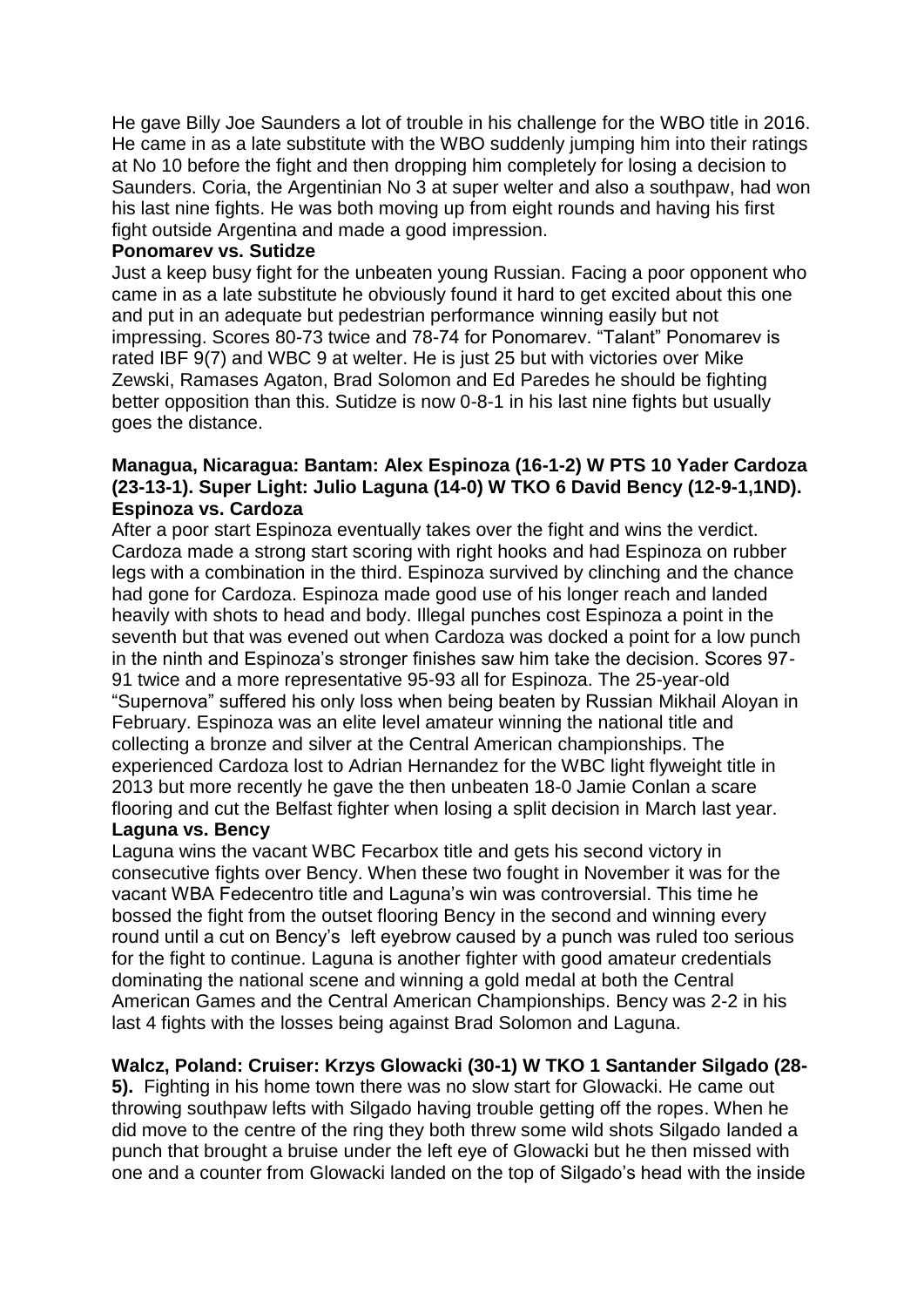of the glove. Silgado went over face down on the canvas and the referee stopped the fight. It did not look a convincing ending because of the way the punch landed but it is win No 19 by KO/TKO for the 31-year-old former WBO champion who is rated No 3 by both the WBC and WBO. Once the WBBS final is out of the way he could land a title shot. Colombian Silgado was knocked out inside a round by Dmitry Kudryashov in December 2016 so this ending was no surprise

**Cidra, Puerto Rico: Super Light: Abner Cotto (23-3) W TKO 4 Samuel Santana (11-12-3).**Cotto returns to action with stoppage win. Although he did not look to be in top condition Cotto was still too good for fellow-Puerto Rican Santana. Cotto took a while to shed some rust with Santana being competitive over the opening three rounds. In the fourth with Santana on the ropes Cotton unleashed a series of head punches before sending Santana down with a clubbing shot to the head. Santana beat the count but Cotto had him under fire again and reeling on unsteady legs when the referee stopped the fight. Cotto, 30, wins the vacant WBC Fecarbox title with his twelfth victory by KO/TKO. He has lost important fights to Omar Figueroa, Francisco Vargas and Javier Fortuna but this victory in his first fight for exactly nine months is his fifth in a row. Santana was coming off four wins over sub-standard opposition. and this is his fourth career loss by KO/TKO.

**Gloucester, England: Super Light: Akeem Ennis Brown (11-0) W TEC DEC 5 Chris Jenkins (19-3-1).** Brown wins the vacant WBC Youth title with technical decision over Chris Jenkins. This was a much anticipated fight with the tall unbeaten Brown against the much more experienced Jenkins. Brown went into the lead early but the rounds were close. In the third a clash of heads saw Jenkins cut over his left eye. The cut worsened and the fight was stopped in the fifth and went to the judges who did not score the uncompleted round. Scores 40-36, 39-37 and 39-38 for Brown. The 22-year-old local Brown already has a points win over the current Commonwealth champion Glenn Foot and looks a good prospect. He was 25-6 as an amateur without winning any major tournaments but is progressing well as a pro. Jenkins drew and lost to Tyrone Nurse in two fights for the vacant British title in 2015 and lost on points to unbeaten Philip Sutcliffe Jr in 2016 but had scored three wins in 2017.

**Villa Angela, Argentina: Super Bantam: Diego Ruiz (18-2) W PTS 10 Victor Garcia (16-8-1).** "The Prophet "Ruiz wins the vacant WBC Latino title with wide points decision over the much smaller Garcia. Ruiz was in control for most of the fight and floored Garcia in the sixth. It did not look as though Garcia was going to get up but he made the effort. He was in deep trouble but Ruiz missed his chance to end it early. Ruiz already had the fight won when he was penalised in the ninth for a low punch and he ran out a clear winner. Scores 97-91 twice and 99-89 for Ruiz. The Argentinian champion has now won his last seven fights. Mexican Garcia was 7-1-1 going into this one but was moving up to ten rounds for the first time.

### **Ostend, Belgium: Cruiser: Joel Tambwe Djeko (13-2-1) W PTS 10 Mariano Gudino (12-1). Middle: Landry Kore (8-0,1ND) W KO 5 Armen Ypremyan (8-1-2) Djeko vs. Gudino**

"Big Joe" Djeko wins the vacant IBO Continental title with win over Argentinian Gudino. It was a unanimous decision but Gudino made Djeko fight hard for the win.